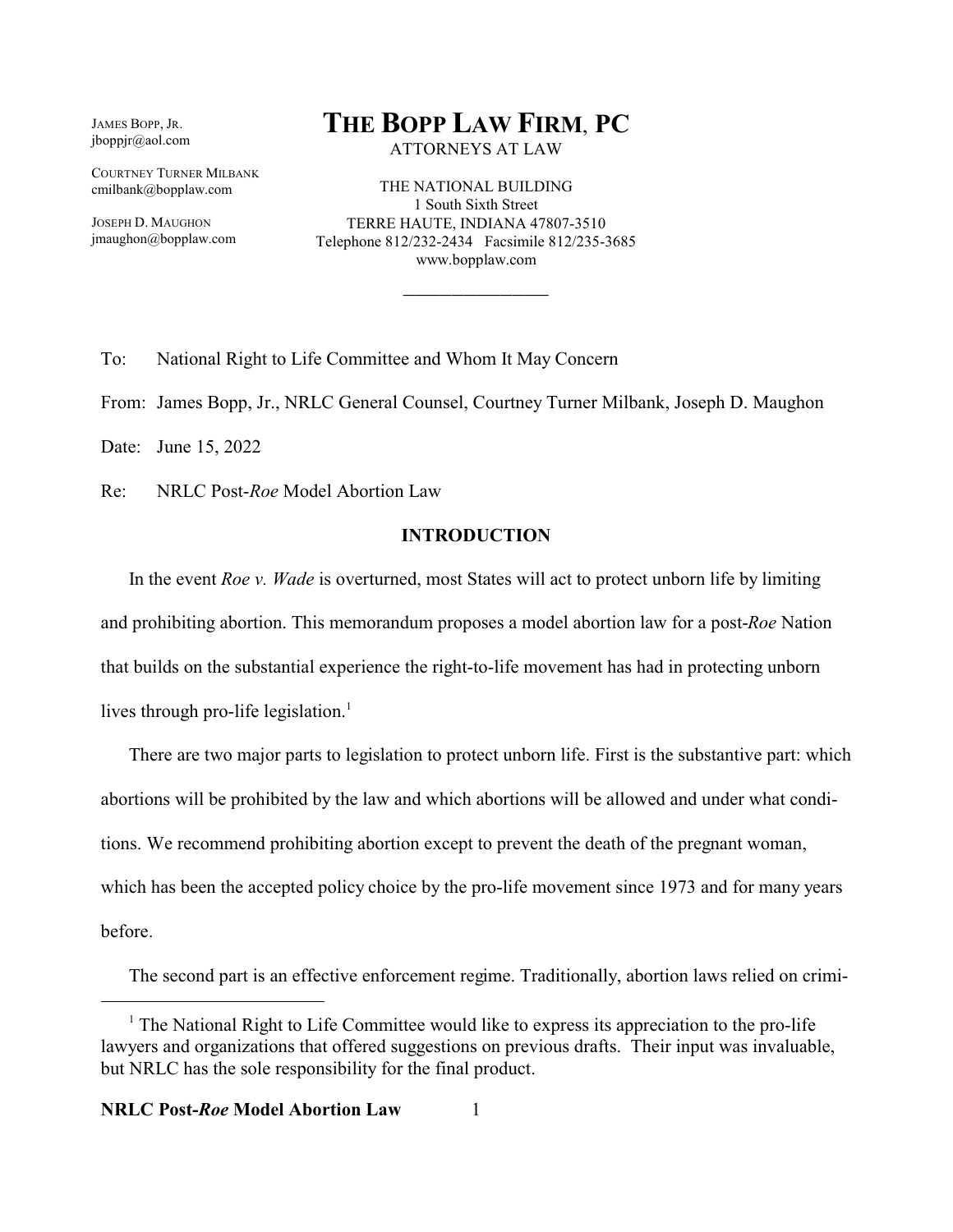nal enforcement to make pro-life laws effective in protecting unborn life. However, current realities require a much more robust enforcement regime than just reliance on criminal penalties.

In the current environment, criminal penalties have three substantial drawbacks. First, radical Democrat prosecutors have been elected in several counties in almost every State, who regularly refuse to enforce laws that do not meet their social-justice agenda. These include a wide variety of laws, such as immigration laws, drug laws, sex-crime laws, minor criminal offenses and offenses against property. 2 In addition, they will not enforce laws against favored groups such as (recently) Antifa and BLM members who have committed serious and violent acts such as arson and assault on police officers.<sup>3</sup> Abortion-rights advocates are conspiring on how abortion-on-demand can be protected in States that will adopt pro-life laws.<sup>4</sup> A key part of that strategy is for radical Democrat prosecutors to refuse to enforce pro-life laws post-*Roe*. 5 And the reality is that most abortion clinics have already moved to large urban centers and college towns where these radical Democrat prosecu-

4 https://slate.com/news-and-politics/2022/05/red-state-abortion-access-post-roe.html.

<sup>&</sup>lt;sup>2</sup> https://www.usnews.com/news/politics/articles/2021-10-19/district-attorneys-refuse-to-prosecute-some-gop-led-laws.

<sup>&</sup>lt;sup>3</sup> https://www.the-sun.com/news/3123181/hundreds-blm-rioters-looters-vandals-chargesdropped/; https://www.ksdk.com/article/news/local/st-louis-riots-missouri-attorney-general-sayscircuit-attorney-not-prosecuting-criminals/63-3cf5934f-623d-4f71-ac9f-05c2c2882b78.

<sup>&</sup>lt;sup>5</sup> As of 2020, at least 68 local Prosecuting Attorneys from 29 States had declared they would never prosecute individuals performing abortions, https://fairandjustprosecution.org/wpcontent/uploads/2020/10/Joint-Statement-from-Elected-Prosecutors-on-Abortion-Laws-10-14- 20.pdf, and the number is growing. https://www.texastribune.org/2022/04/21/abortion-texaslizelle-herrera-prosecutors/; https://www.wtae.com/article/allegheny-county-district-attorneyvows-to-protect-abortion-rights/22107988#; https://www.cbsnews.com/pittsburgh/news/dazappala-vows-to-protect-abortion-rights/; https://www.nola.com/news/courts/article\_84ec82aecd60-11ec-89a0-6ffddf70f03d.html; https://www.michiganradio.org/criminal-justice-legalsystem/2022-05-05/if-roe-goes-some-michigan-county-prosecutors-vow-not-to-prosecute-abortioncases.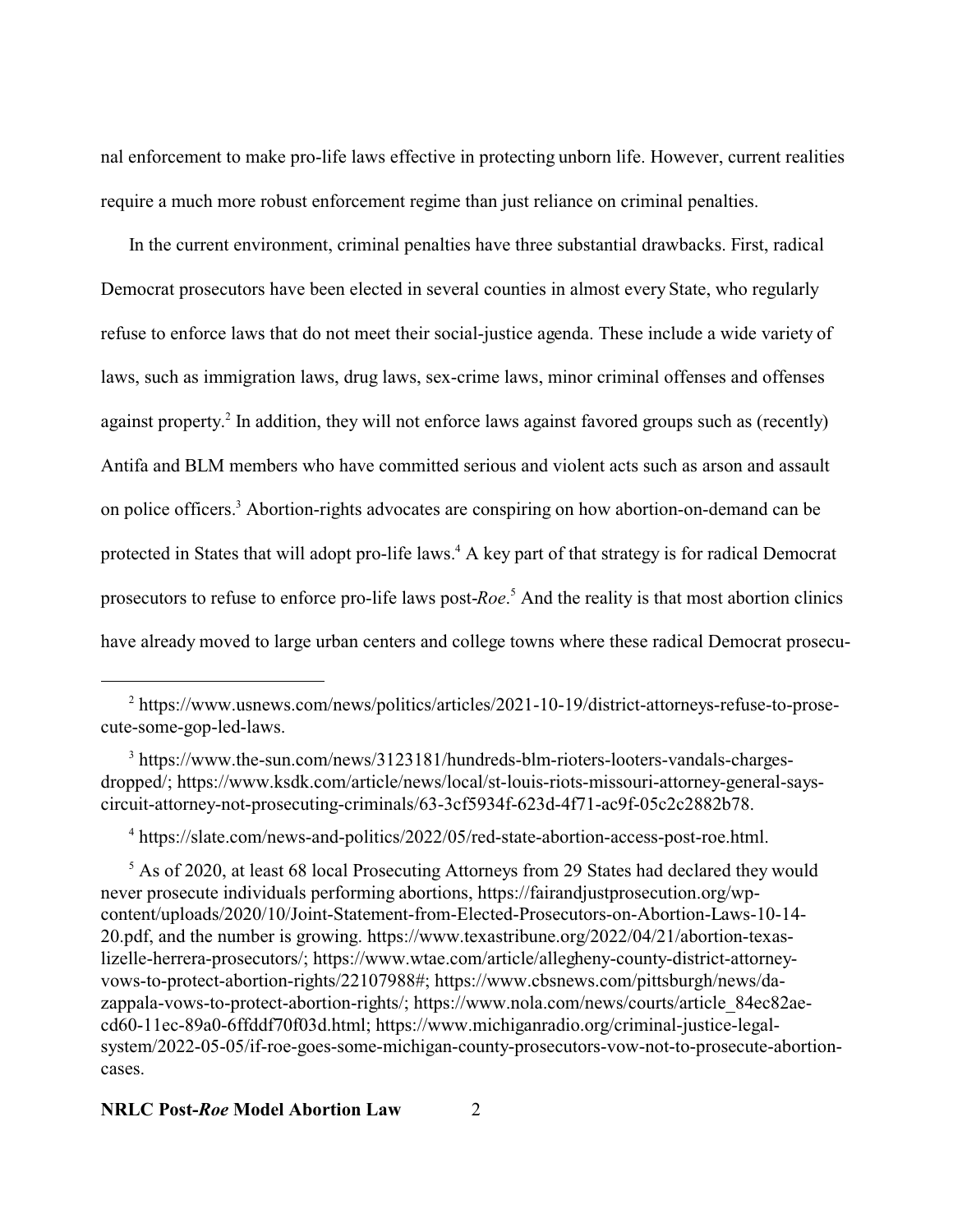tors are likely to be elected. If we rely only on criminal penalties, these counties will be sanctuaries for abortion-on-demand. As a result, to effectively enforce pro-life laws, a wide variety of enforcement measures will need to be adopted to supplement criminal enforcement, including licensing penalties, civil remedies, and criminal enforcement by State officials.

Second, as we realized in our Nation's efforts to combat organized crime, prosecuting individual members of an organized criminal enterprise has limited effectiveness. The whole criminal enterprise needs to be dealt with to effectively prevent criminal activity, so RICO-style laws were adopted to provide effective remedies against the whole criminal enterprise.<sup>6</sup> Unfortunately, much of the abortion industry is likely to reemerge and perform illegal abortions, sheltered by radical Democrat prosecutors and other local Democrat officials.<sup>7</sup> This illegal abortion industry will be well-funded and well-organized, operating as an illegal abortion enterprise that will need to be stopped to prevent illegal abortions from occurring.<sup>8</sup>

Finally, the abortion industry can be expected to exploit existing State laws on telehealth and the proximity of States with less protective laws to circumvent pro-life laws in a particular State. Laws preventing telehealth laws from being exploited for illegal abortions and new laws to prevent traf-

<sup>6</sup> https://www.justia.com/criminal/docs/rico/.

 $<sup>7</sup>$  At least four cities in three states have already declared themselves abortion "sanctuary cities":</sup> San Diego, Oakland, Baltimore, and Ithaca, NY. https://fox5sandiego.com/news/health/ citycouncil-declares-san-diego-safe-city-for-access-to-abortion/; https://www.oaklandca.gov/news/ 2022/city-of-oakland-declares-itself-a-pro-choice-sanctuary-city; https://www.wmar2news.com/ news/local-news/baltimore-city-council-unanimously-approves-resolution-supportingabortion-rights; https://ithacavoice.com/2022/05/ithaca-looks-to-become-an-abortion-sanctuary/.

<sup>&</sup>lt;sup>8</sup> We are not referring to pro-abortion advocacy groups, whose advocacy for abortion rights is protected by the First Amendment. We are referring to entities that will be performing illegal abortions.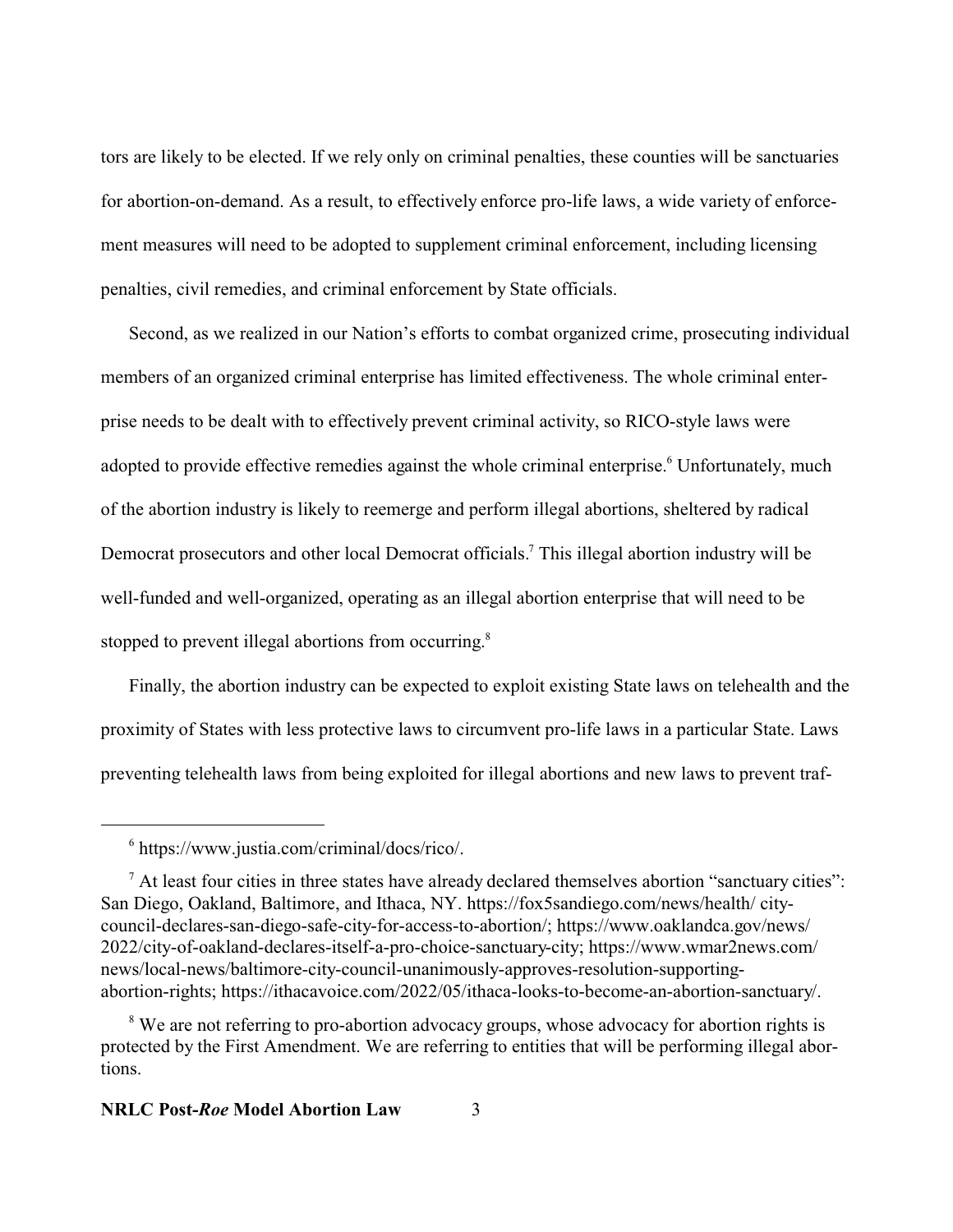ficking of minors for illegal abortions will be needed.

Our specific recommendations follow, including a Model Abortion Law (*infra* p. 10).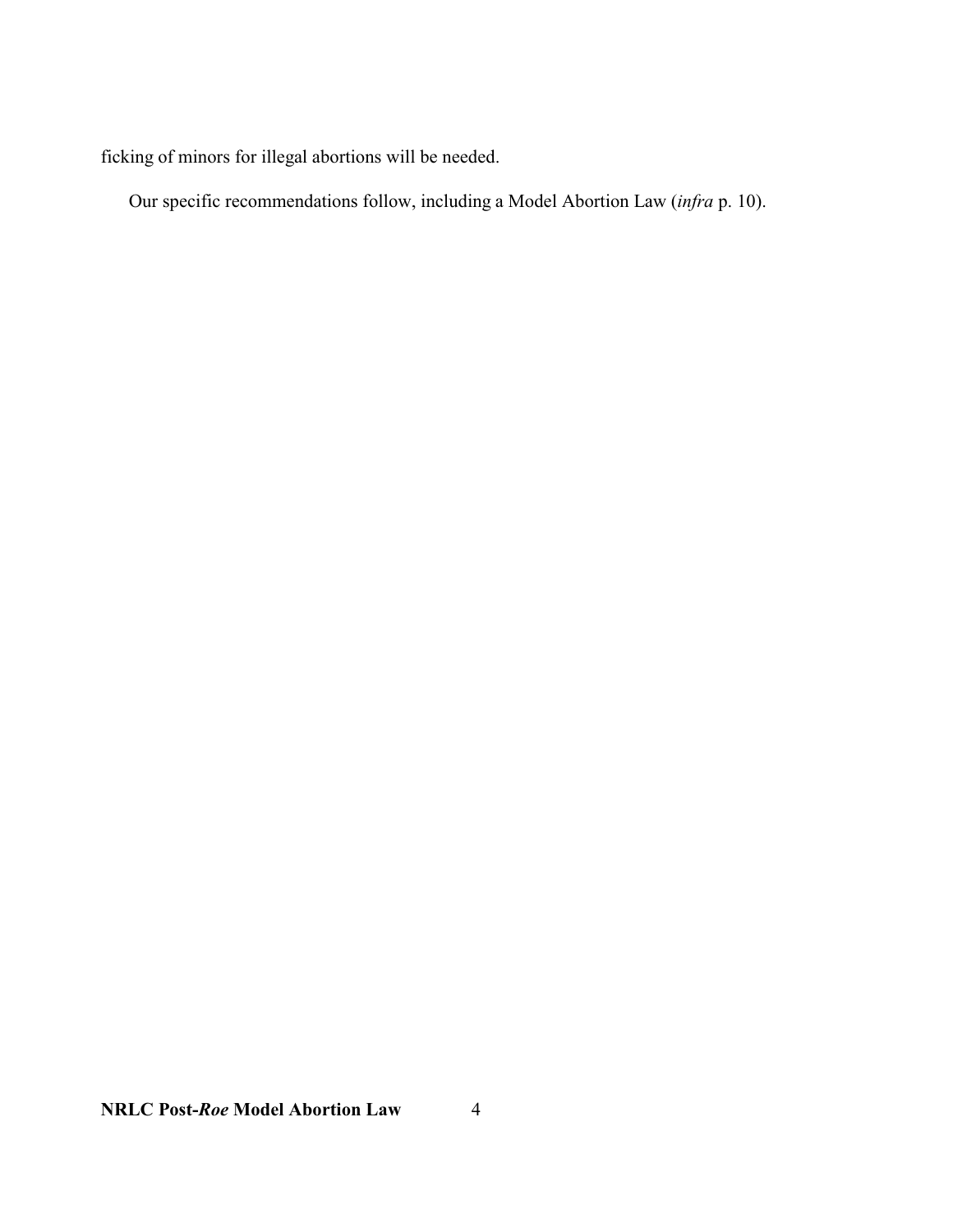### **PROPOSED MODEL ABORTION LAW**

# **I. Substantive Part: Abortions, Except to Prevent the Death of the Pregnant Woman; Conspiring to Cause, Aiding or Abetting Illegal Abortions; Trafficking in Abortifacients; and Illegal Abortion Trafficking of a Minor Prohibited**

We recommend prohibitions on (A) performing an abortion except to prevent the death of the

pregnant woman, (B) conspiring to cause, or aiding or abetting, illegal abortions, (C) trafficking in

abortifacients, and (D) illegal abortion trafficking of a minor, all enforced by criminal penalties.

### **A. Abortions Prohibited, Except to Prevent the Death of the Pregnant Woman**

We recommend that a person who causes an abortion—subject to an affirmative defense by a

physician that the abortion was necessary to prevent the death of the pregnant woman, with safe-

guards—should be subject to a Level 2 Felony, 9 if the unborn child dies as a result thereof, or a

Level 3 Felony, if the unborn child survives.<sup>10</sup> The law should explicitly state that such criminal pen

Amended Section  $11(a)(1)(C)$ :

(C) an attending physician determines:

(i) based on reasonable medical judgment, that the abortion was necessary to prevent the death of the pregnant woman. No abortion shall be deemed permitted under this Section if performed on the basis of a claim or a diagnosis that the woman will engage in conduct that would result in her death; or

(ii) that the pregnancy results from rape under [state criminal rape statute] or incest under [state criminal incest statute] when documentation is presented to the attending physician that demonstrates that the crime has been reported to law enforcement. The physician shall file the

<sup>&</sup>lt;sup>9</sup> Herein, including the draft statutory language, "Level 2 Felony" and "Level 3 Felony" (for example) refer, respectively, to the second and third most severe felony levels in a given criminal-law framework.

<sup>&</sup>lt;sup>10</sup> It may be necessary in certain states to have additional exceptions, such as for a woman pregnant as a result of rape or incest. In that event, the following language is suggested: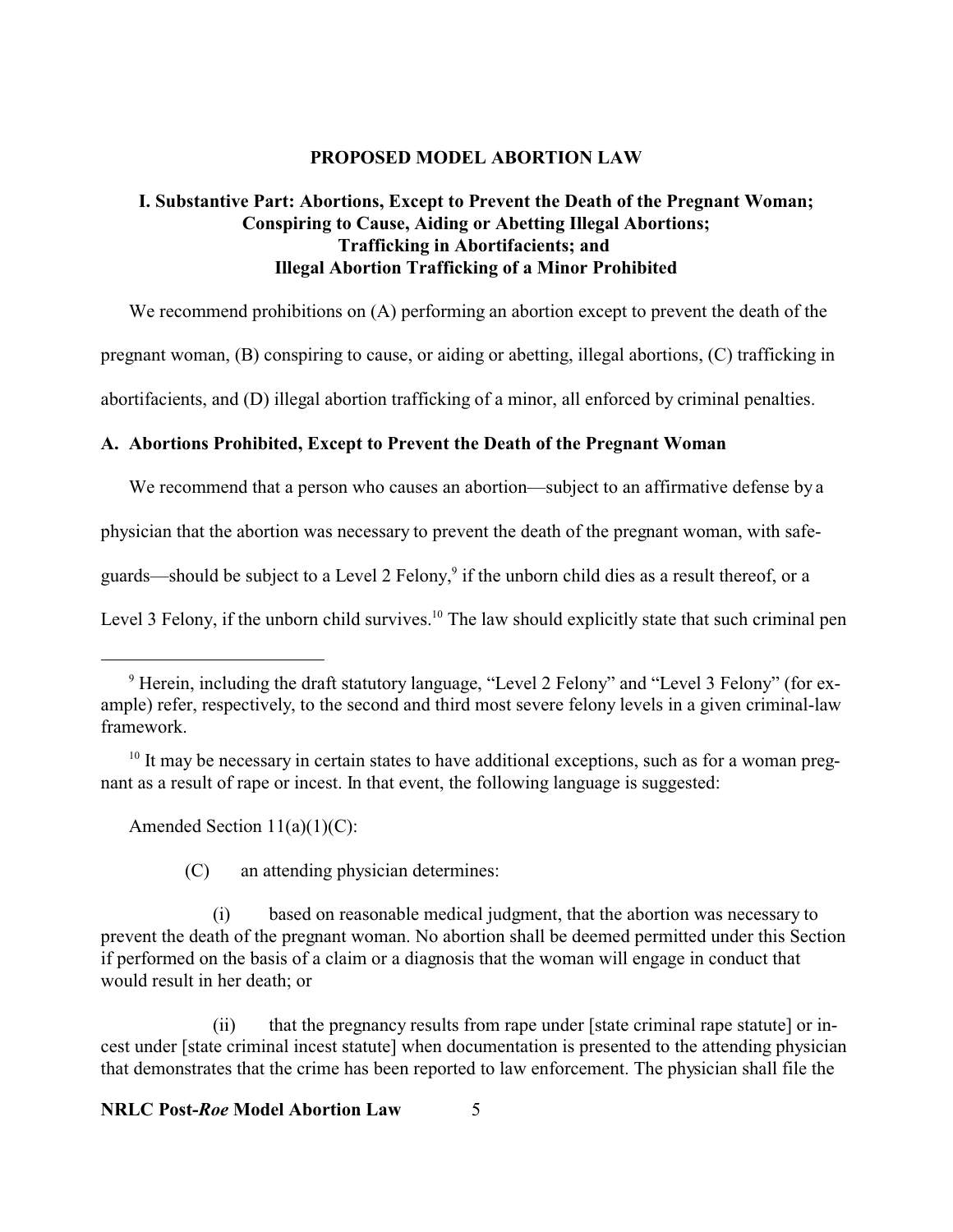alties shall not apply to a pregnant woman seeking or procuring an abortion.

For draft statutory language of these provisions, *see* Model Abortion Law, Section 3, 12(a),  $12(f)$ .

### **B. Prohibition on Conspiring to Cause, or Aiding or Abetting, Illegal Abortions**

To ensure that all parties participating in an illegal abortion are subject to enforcement, we recommend that the above criminal penalties for performing an illegal abortion should be extended to anyone, except for the pregnant woman, who (a) conspires to cause an illegal abortion or (b) aids or abets<sup>10</sup> an illegal abortion.

Aiding or abetting an illegal abortion should include, but not be limited to: (1) giving instructions over the telephone, the internet, or any other medium of communication regarding selfadministered abortions or means to obtain an illegal abortion; (3) hosting or maintaining a website, or providing internet service, that encourages or facilitates efforts to obtain an illegal abortion; (4) offering or providing illegal "abortion doula" services; and (5) providing referrals to an illegal abortion provider. The penalties for such conspiracy, and for such aiding or abetting, would be subject to the affirmative defense for a physician to perform a life-saving abortion.

For draft statutory language of these provisions, *see* Model Abortion Law, Section 4.

## **C. Prohibition on Trafficking in Abortifacients**

We recommend that manufacture of abortifacients and the selling or distributing of

documentation that a crime has been reported to law enforcement in the pregnant woman's medical record and in the report filed with the [state agency receiving abortion reports].

<sup>&</sup>lt;sup>10</sup> While this memo, including the draft statutory language, refers to "conspiring" or "aiding or abetting" a crime, we recognize that different States employ different language to refer to this conduct. The language of the prohibition should match the relevant State's statutes describing such acts.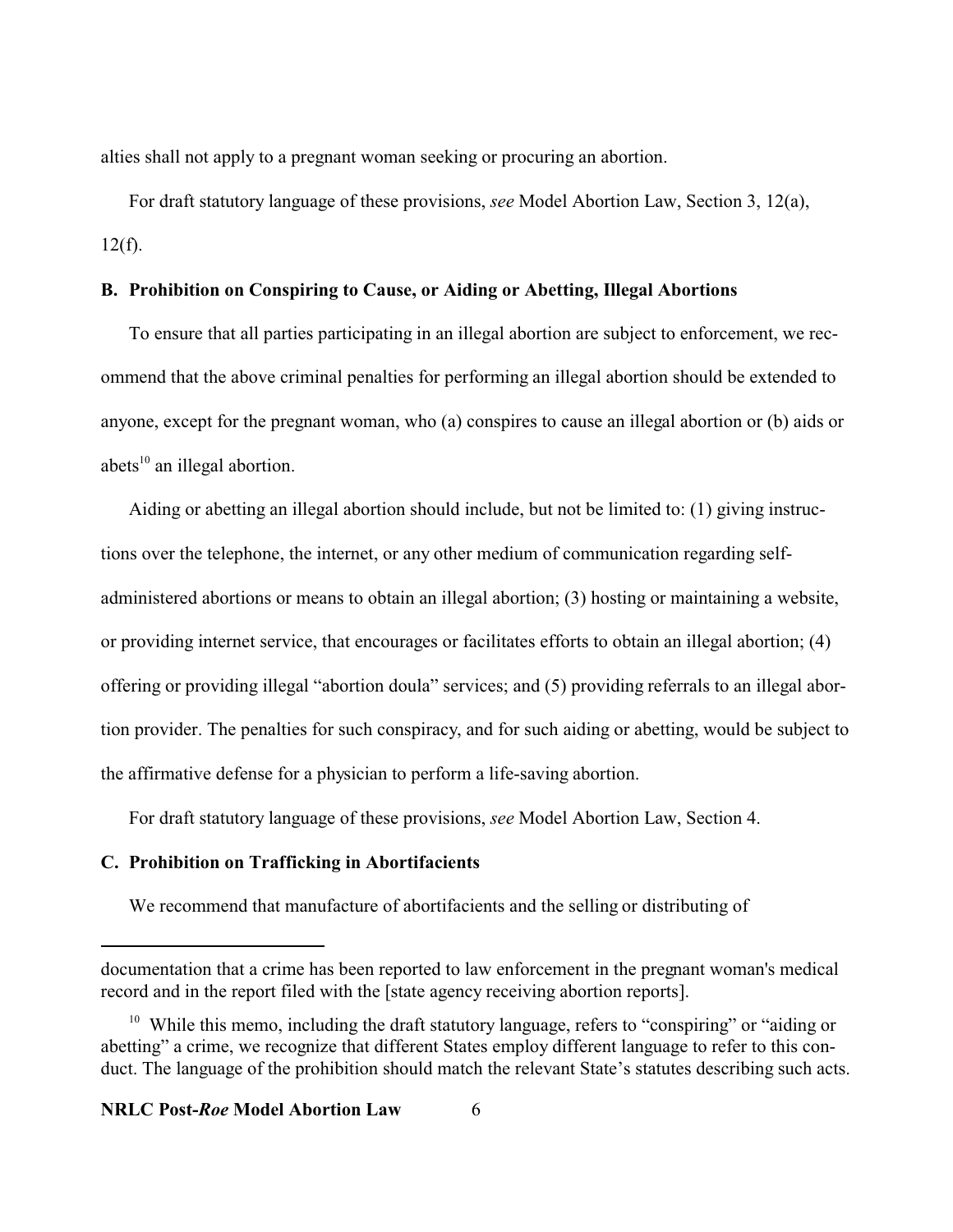abortifacients, when a person knows, or has reason to believe, that the person to whom the person sells or distributes an abortifacient intends to use it to cause an abortion, be prohibited.

For draft statutory language of these provisions, *see* Model Abortion Law, Section 5.

### **D. Prohibition on Illegal Abortion Trafficking of a Minor**

Finally, we recommend that a person who recruits, harbors, or transports a pregnant minor with the intent to deprive the pregnant minor's parent of knowledge of, and to procure, an illegal abortion commits illegal abortion trafficking of a minor, a Level 3 Felony.

For draft statutory language of these provisions, *see* Model Abortion Law, Section 6.

### **E. Attorney General Criminal Enforcement Authority**

To ensure that prosecutions for illegal abortions occur throughout the State, we recommend that, in addition to the prosecutorial authority granted to local Prosecuting Attorneys to enforce the State's criminal code, the Attorney General be granted the authority to prosecute any criminal violations of the abortion law either concurrently with Prosecuting Attorneys or under certain circumstances.

For draft statutory language of this provision, *see* Model Abortion Law, Section 7.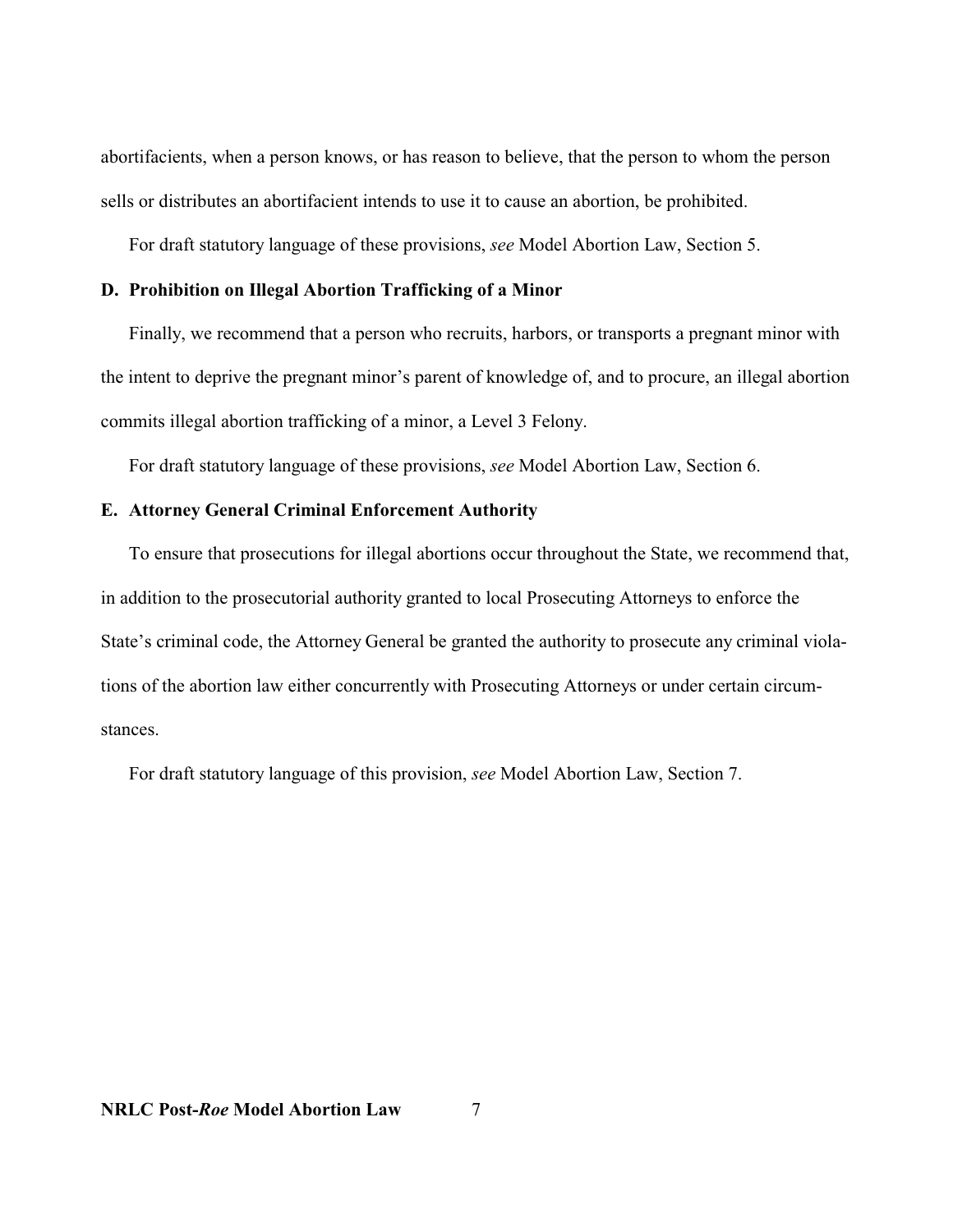#### **II. Medical Licensing Board Enforcement**

In addition to the criminal penalties provided above, we recommend requiring the State's medical licensing board to revoke the license of a physician to practice medicine in the State if the Board determines that the physician has violated any provision of the act and to suspend the license of a physician if the Board determines that the physician has failed to make any of the required certifications or reports.

For draft statutory language of this provision, *see* Model Abortion Law, Section 8.

#### **III. Civil Actions for Violating the Abortion Law**

In addition to criminal penalties and medical license revocation, civil remedies will be critical to ensure that unborn lives are protected from illegal abortions.

#### **A. Civil Remedies to Enforce the Abortion Law**

To further ensure meaningful enforcement against the performance of illegal abortions, we recommend establishing civil remedies to be brought by appropriate state or local officials and by persons related to the pregnant woman. This would permit a civil action against a person or entity that violates any provision of the abortion law for injunctive relief sufficient to prevent future violations; for compensatory damages if the plaintiff has suffered actual injury or harm from the defendant's conduct; for punitive damages, payable to the not-for-profit organization of the plaintiff's choice that provides services to pregnant women; and for costs and reasonable attorney fees.

For draft statutory language of these provisions, *see* Model Abortion Law, Section 9.

#### **B. Wrongful Death of an Unborn Child**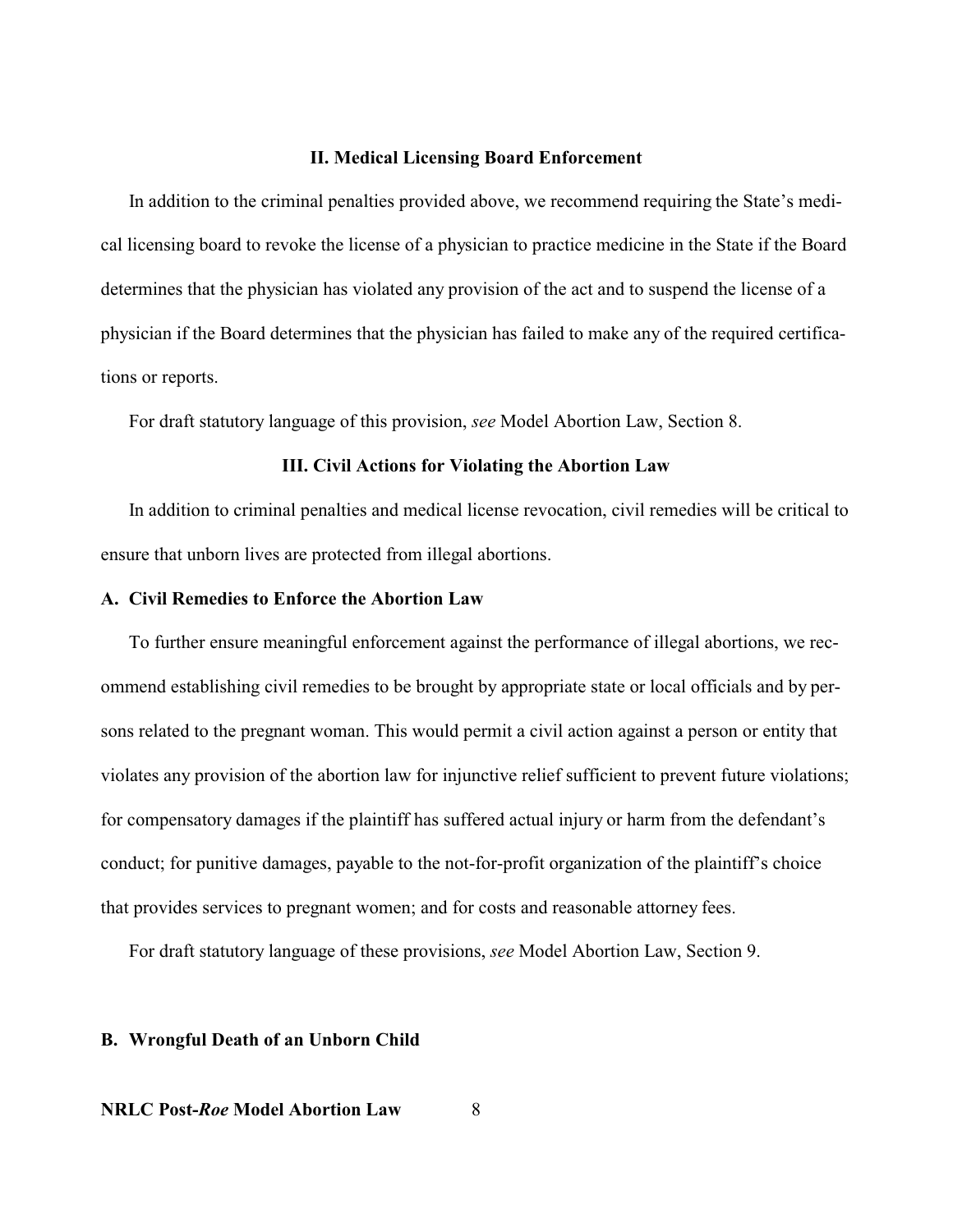We recommend that a civil action for Wrongful Death of an unborn child be available to the woman upon whom an illegal abortion has been performed, the father of the unborn child, and the parents of a minor, permitting recovery of compensatory and punitive damages, and court costs and reasonable attorney fees.

For draft statutory language of this provision, *see* Model Abortion Law, Section 10.

#### **IV. Criminal Penalties for and Civil Remedies Against the Illegal Abortion Industry**

In order to further stem illegal abortion, we further recommend that States disincentivize the receipt of proceeds from illegal abortions. Therefore, we recommend both criminal penalties and civil remedies against a person who receives proceeds from a pattern (two or more instances) of violating the provisions of the abortion law and uses such proceeds to establish or to operate an entity to perform illegal abortions. Such knowing or intentional conduct should be subject to a Level 5 Felony, as well as civil enforcement actions.

For draft statutory language of these provisions, *see* Model Abortion Law, Section 11.

# **V. Physician Reporting Requirements**

We recommend that reports be required for an abortion to the appropriate state agency by the attending physician, including requiring the physician to certify the facts on the basis of which the physician made the determination that the abortion was necessary to prevent the death of the pregnant woman. Failure to do so should constitute a Class A misdemeanor.<sup>11</sup>

For draft statutory language of these provisions, *see* Model Abortion Law, Section 15. **Model Abortion Law**

<sup>&</sup>lt;sup>11</sup> Herein, including the draft statutory language, "Class A misdemeanor" refers to the most severe misdemeanor level in a given criminal-law framework.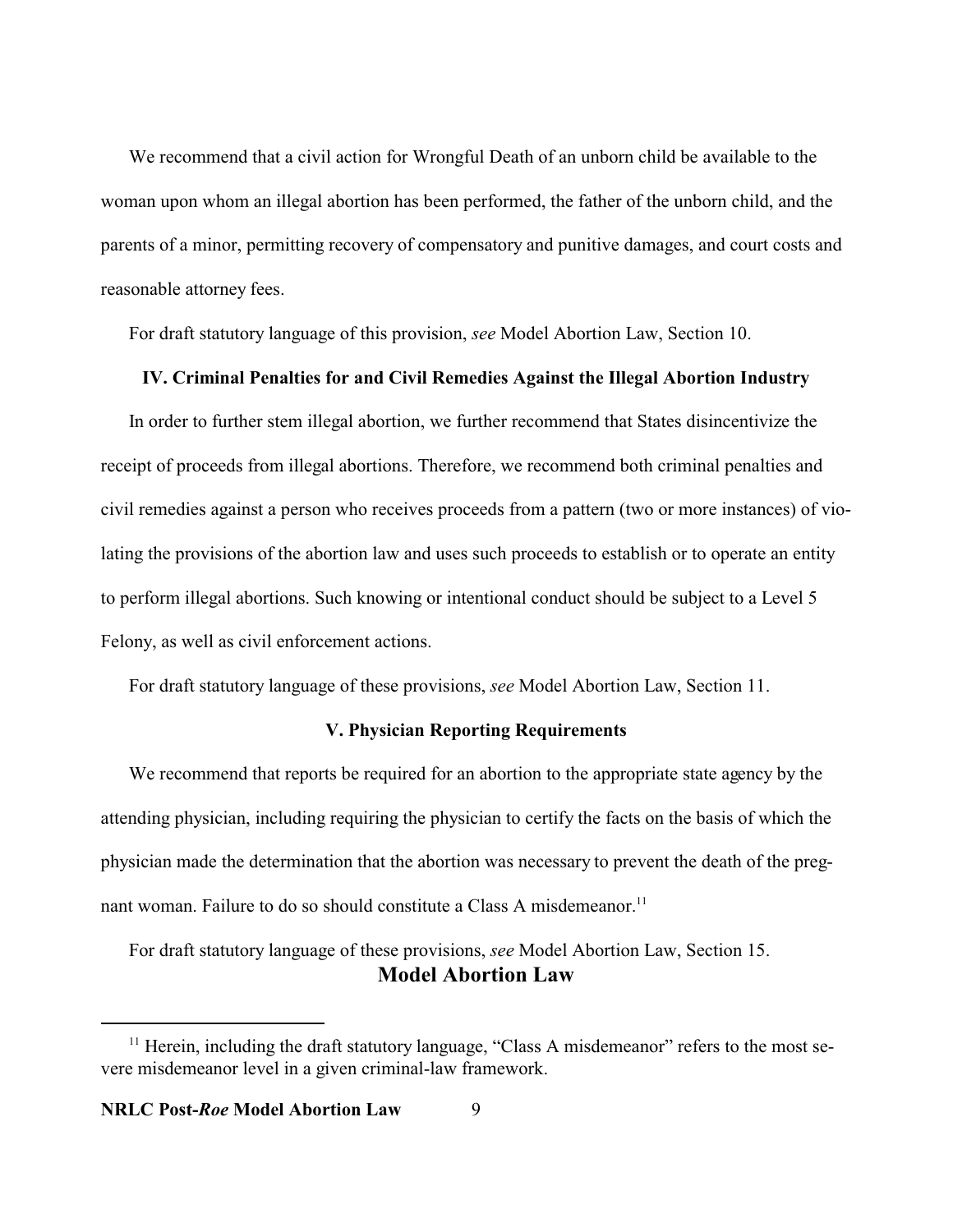### **Section 1. Policy**

It is the policy of this state to protect unborn children from individuals and organizations that would cause, [conspire to], or [aid or abet in] the unjust killing of unborn children, unless a termination of a pregnancy is necessary to prevent the death of the pregnant woman, and to protect pregnant women from illegal abortions, to the maximum extent permissible under federal law.

# **Section 2. Definitions**

As used in this [act]:

(1) "Abortifacient" means mifepristone, misoprostol or any other chemical or drug dispensed with the intent of causing an abortion.

(2) "Abortion" means the use or prescription of any instrument or devise or of an abortifacient:

- (A) to intentionally kill, or attempt to kill, the unborn child of a woman known to be pregnant; or
- (B) to intentionally terminate, or attempt to terminate, the pregnancy of a woman know to be pregnant, with an intention other than:
	- (i) to produce a live birth and preserve the life and health of the child if born alive; or
	- (ii) to remove a dead unborn child or an ectopic pregnancy.
- (3) "Action" means any criminal, civil, or administrative proceeding brought under this [act].
	- (4) "Civil action" means an action under Section 9, 10, 11( c).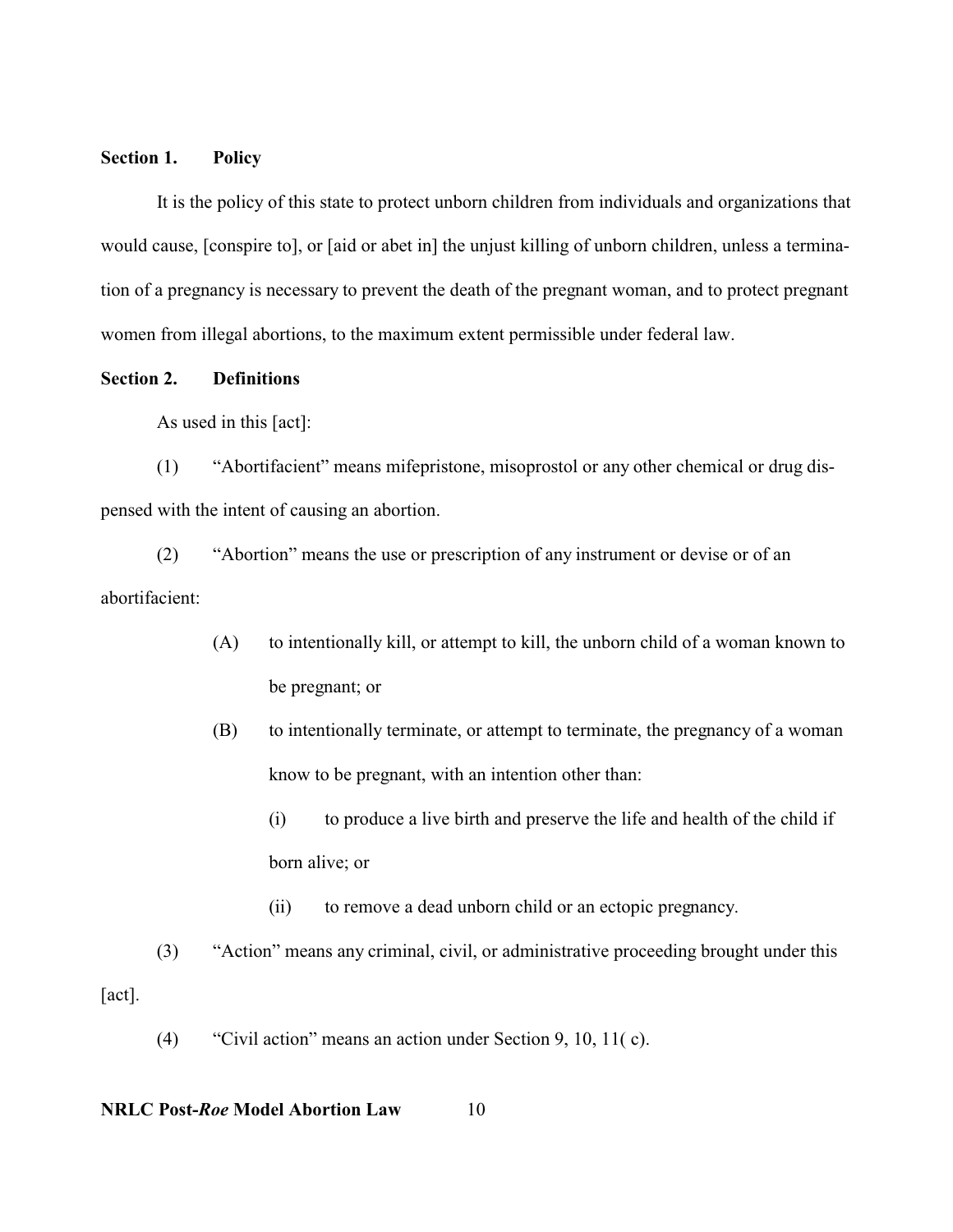(5) "Entity" means an estate, for-profit or nonprofit organization, or other legal organization, including a public corporation, a government, and a governmental subdivision, agency, or instrumentality.

(6) "Fertilization" means the time when the penetration of a male human sperm into a zona pellucida occurs.

(7) "Illegal abortion" means an abortion in violation of Section 3 that is not subject to an affirmative defense under Section 12(a).

(8) "Medical emergency" means a condition that, in reasonable medical judgment, so complicates the medical condition of the pregnant woman as to necessitate the immediate abortion of her pregnancy to avert her death or for which a delay will create serious risk of substantial and irreversible physical impairment of a major bodily function, not including psychological or emotional conditions. A condition is not a medical emergency if based on a claim or diagnosis that the woman will engage in conduct which she intends to result in her death or in substantial and irreversible physical impairment of a major bodily function.

(9) "Person" means an individual or entity.

(10) "Physician" means an individual who holds the degree of doctor of medicine or doctor of osteopathy or its equivalent and who holds a valid unlimited license to practice medicine or osteopathic medicine in this state.

(11) "Pregnant" or "pregnancy" means the female reproductive condition of having a living unborn child within her uterus.

(12) "Pregnant minor" means a pregnant woman who is less than eighteen (18) years of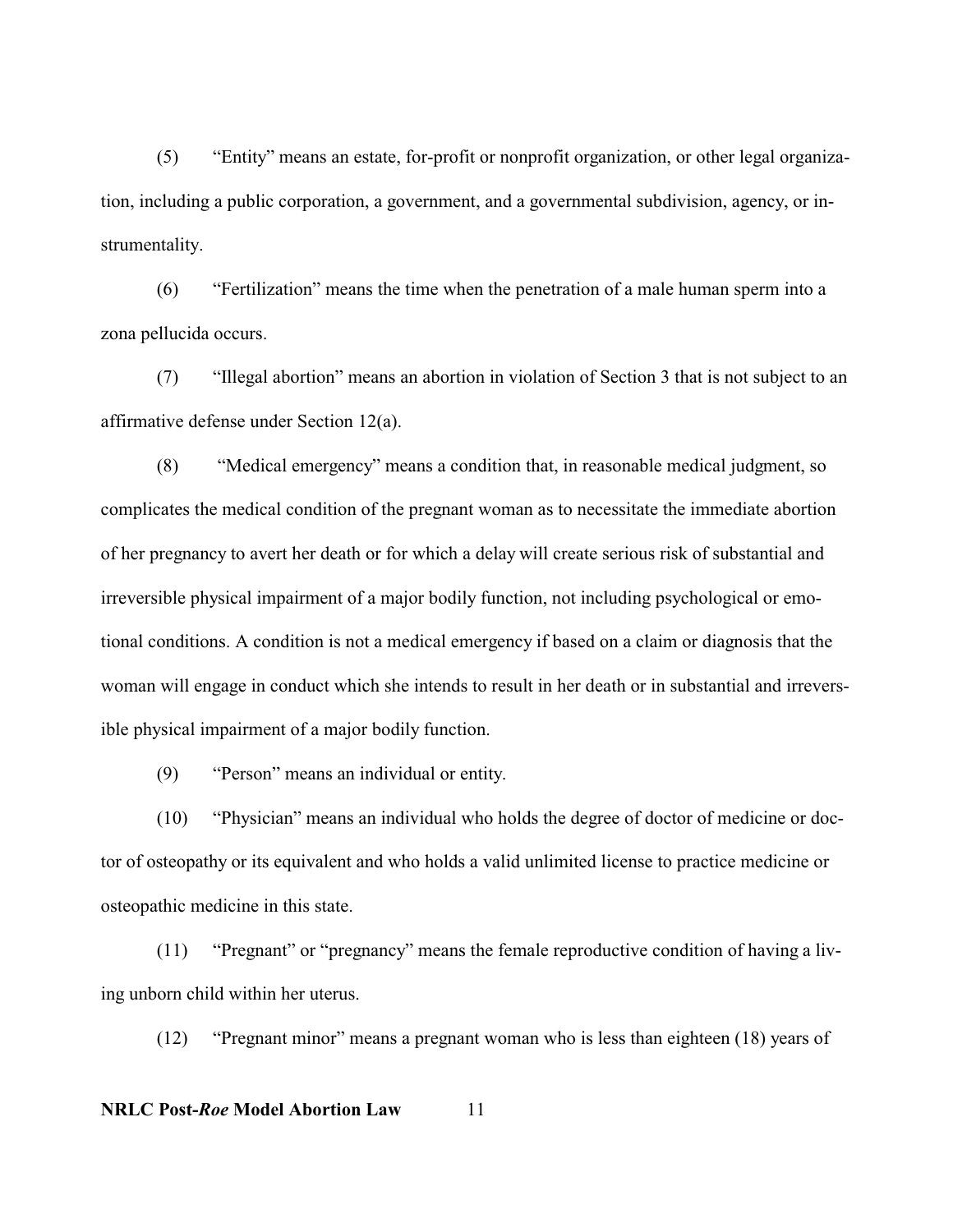age.

(13) "Reasonable medical judgment" means a medical judgment, based upon the facts known to the physician at the time, that would be made by a reasonably prudent physician who is knowledgeable about the case and the treatment possibilities with respect to the medical conditions involved.

(14) "Unborn child" means a living individual organism of the species homo sapiens throughout all stages of the unborn child's development within a pregnant woman's uterus from fertilization until birth.

(15) "Woman" means a living, born, and biologically female individual organism of the species homo sapiens.

### **Section 3. Prohibition on Causing an Illegal Abortion**

(a) A person who knowingly or intentionally causes an abortion of a pregnant woman that results in the death of the unborn child commits a [Level 2 Felony]. If the unborn child is born alive, the person commits a [Level 3 Felony].

(b) Medical treatment provided to a pregnant woman by a physician that results in the accidental death of or unintentional injury to or death of the unborn child is not a violation of this Section.

### **Section 4. [Conspiring] to Cause and [Aiding or Abetting] an Illegal Abortion Prohibited**

(a) It is unlawful for a person to [conspire] to cause an illegal abortion or to [aid or abet] an illegal abortion.

(b) Under [state statute covering conspiracy, generally], a person who knowingly or in-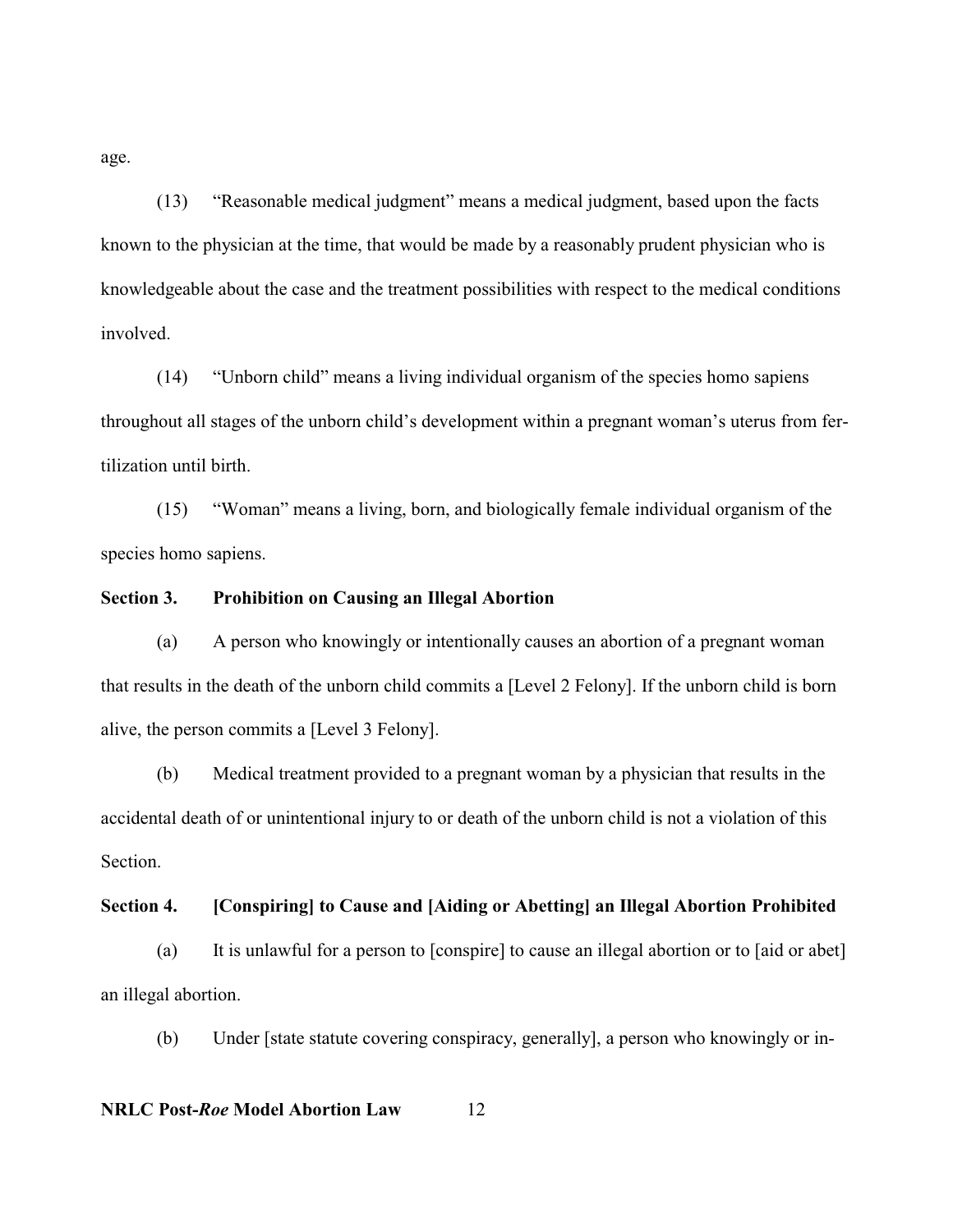tentionally [conspires] to cause an illegal abortion violates Section 3 and is subject to the penalties under Section 3.

(c) Under [state statute prohibiting aiding or abetting a crime, generally], a person who knowingly or intentionally [aids or abets] an illegal abortion violates Section 3 and is subject to the penalties under Section 3. The prohibition in this subsection includes, but is not limited to:

(1) knowingly or intentionally giving information to a pregnant woman, or someone seeking the information on her behalf, by telephone, the internet, or any other medium of communication, regarding self-administered abortions or the means to obtain a illegal abortion, knowing that the information will be used, or is reasonably likely to be used, for a selfadministered abortion or an illegal abortion;

(2) knowingly or intentionally hosting or maintaining an internet website, providing access to an internet website, or providing an internet service, purposefully directed to a pregnant woman who is a resident of this state, that provides information on how to obtain an illegal abortion, knowing that the information will be used, or is reasonably likely to be used, for an illegal abortions;

(3) knowingly or intentionally offering or providing abortion doula services, knowing that the services will be used, or is reasonably likely to be used, for an illegal abortion;

(4) knowingly or intentionally providing a referral to an illegal abortion provider, knowing that the referral will result, or is reasonably likely to result, in an illegal abortion. and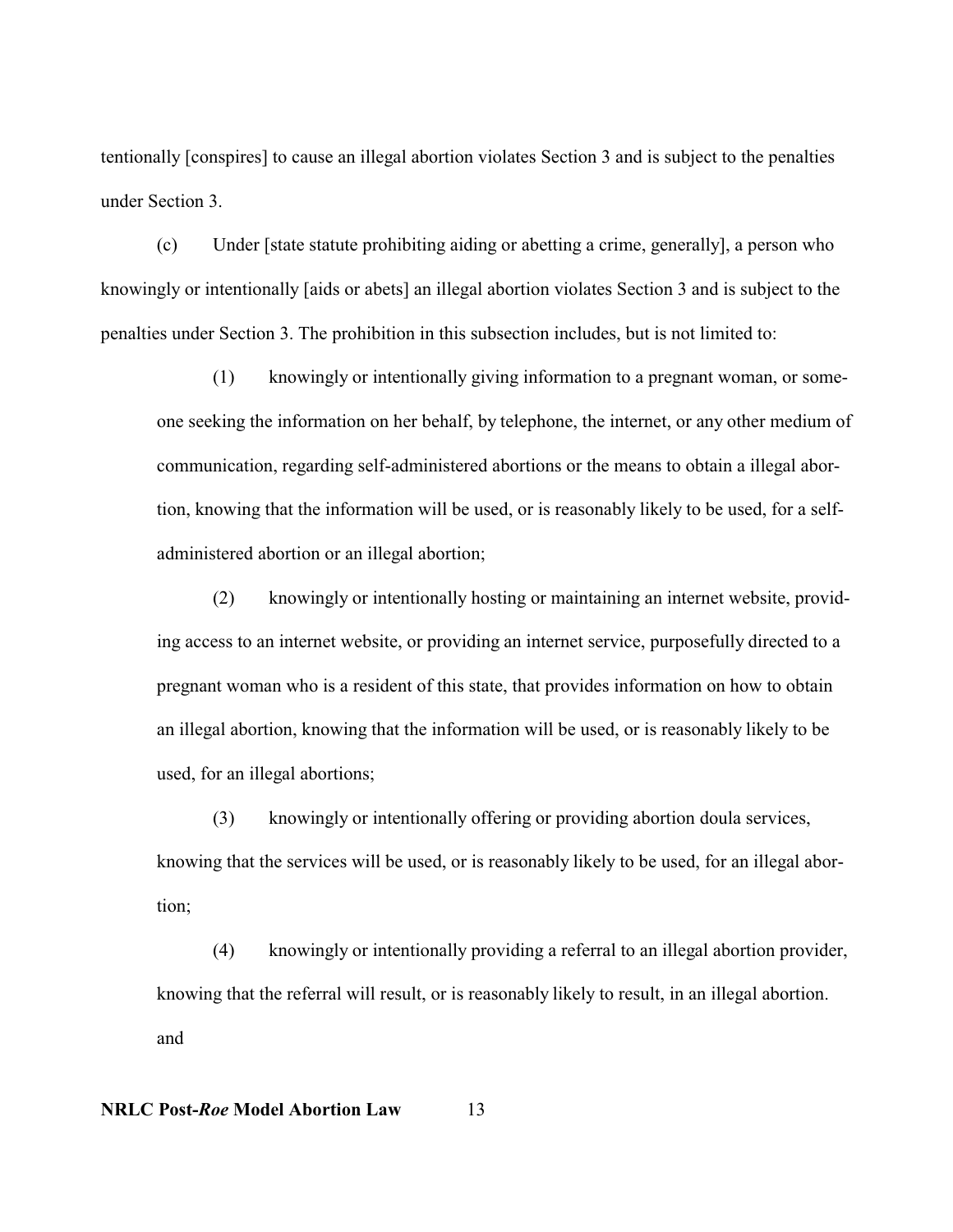(5) knowingly or intentionally providing a referral to an illegal abortion provider and receiving monetary remuneration, or other compensation, from an illegal abortion provider for the referral.

#### **Section 5. Trafficking in Abortifacients Prohibited**

- (a) A person may not:
	- (1) purposely manufacture an abortifacient; or

(2) possess for sale or distribution, advertise, or hold one's self out as possessing for sale or distribution, offer to sell or distribute, or sell or distribute, an abortifacient when the person knows, or has reason to know, that a person to whom the person sells or distributes an abortifacient intends to use it to cause an abortion.

(b) This Section does not prohibit a pharmacist or a manufacturer or distributor of drugs or surgical supplies from lawfully manufacturing, possessing, offering, selling, or distributing, in the usual course of that person's business or profession, any drug, medicine, instrument, or thing intended for any lawful medical purpose.

(c) A person who knowingly or intentionally violates this Section commits trafficking in abortifacients, a [Level 3 Felony].

#### **Section 6. Prohibition on Illegal Abortion Trafficking of Minor**

Regardless of where an illegal abortion occurs, a person who knowingly or intentionally recruits, harbors, or transports a pregnant minor who is a resident of this state, with the intent to deprive the pregnant minor's parent of knowledge of, and to procure, an illegal abortion or to obtain an abortifacient, commits promotion of illegal abortion trafficking of a minor, a [Level 3 Felony].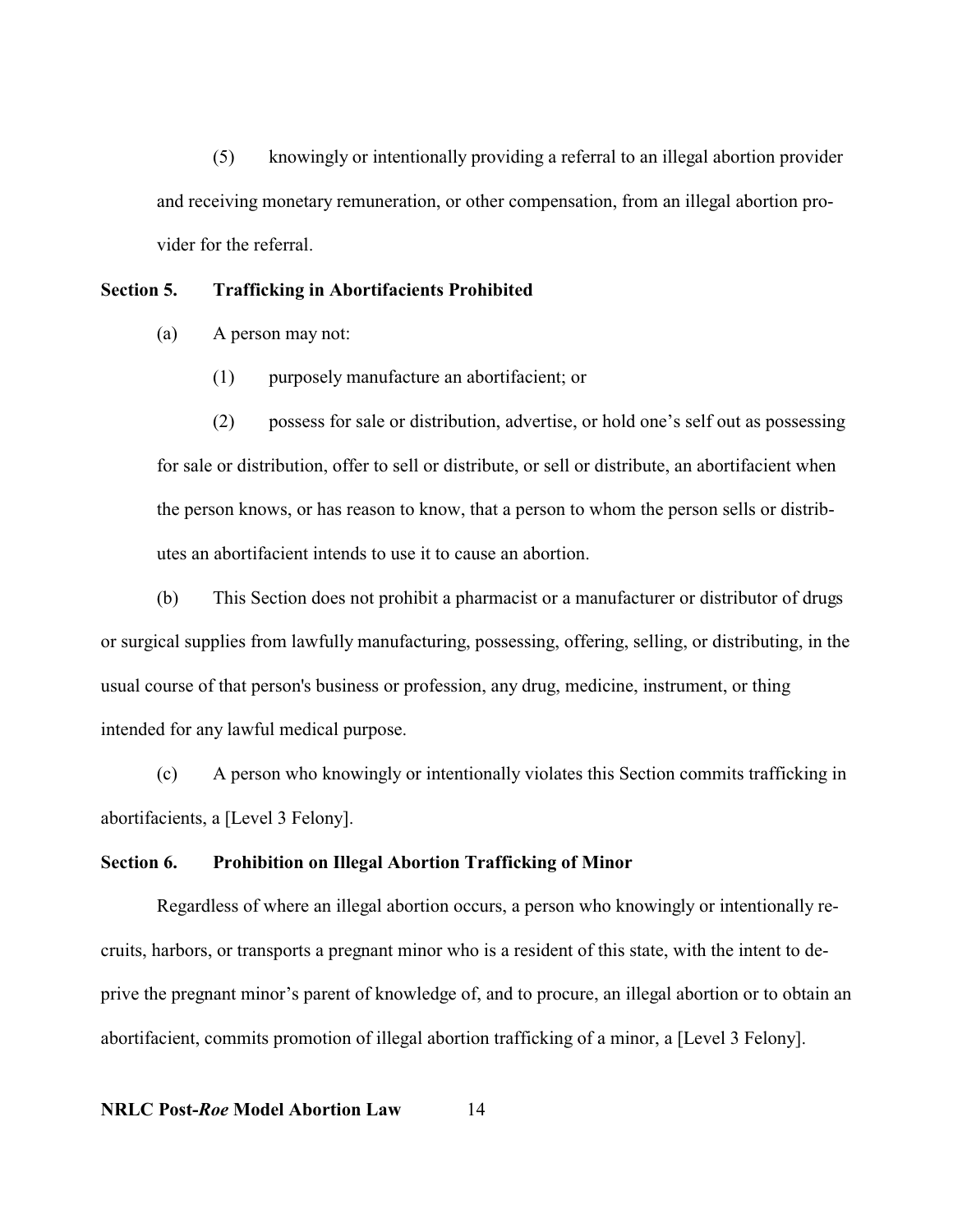### **Section 7. Authority of [Attorney General] to Prosecute Criminal Violation**

#### Alternative One

[The [Attorney General] has the concurrent authority with a [Prosecuting Attorney] to prosecute a person for a criminal violation of this [act].]

# Alternative Two

[The [Attorney General] has the authority, at the [Attorney General's] sole discretion, to prosecute a person for a criminal violation of this [act], if the [Prosecuting Attorney] authorized to prosecute criminal violation of this [act] refuses to prosecute violations of any of the provisions of this [act] by any person without regard to the facts or circumstances.]

### Alternative Three

[The [Attorney General] has the concurrent authority with a [Prosecuting Attorney] to prosecute a person for a criminal violation of this [act] in any county where there is a city of the [First or Second class] or an [institution of higher learning] with more than [10,000] students.]

# **Section 8. [State Medical Licensing Board] Authority to Revoke or Suspend Medical License for Violation of this [act].**

(a) The [State Medical Licensing Board] shall revoke the license of a physician to practice medicine in this state if the [Board] determines by a preponderance of the evidence (or by a certified copy of the physician's conviction) that the physician committed a violation of this [act], and shall suspend for at least six months the license of a physician to practice medicine in this state if the [Board] determines by a preponderance of the evidence (or by a certified copy of the physician's conviction) that the physician has failed to make any of the certifications required by Section 12(d) or a report required by Section 15.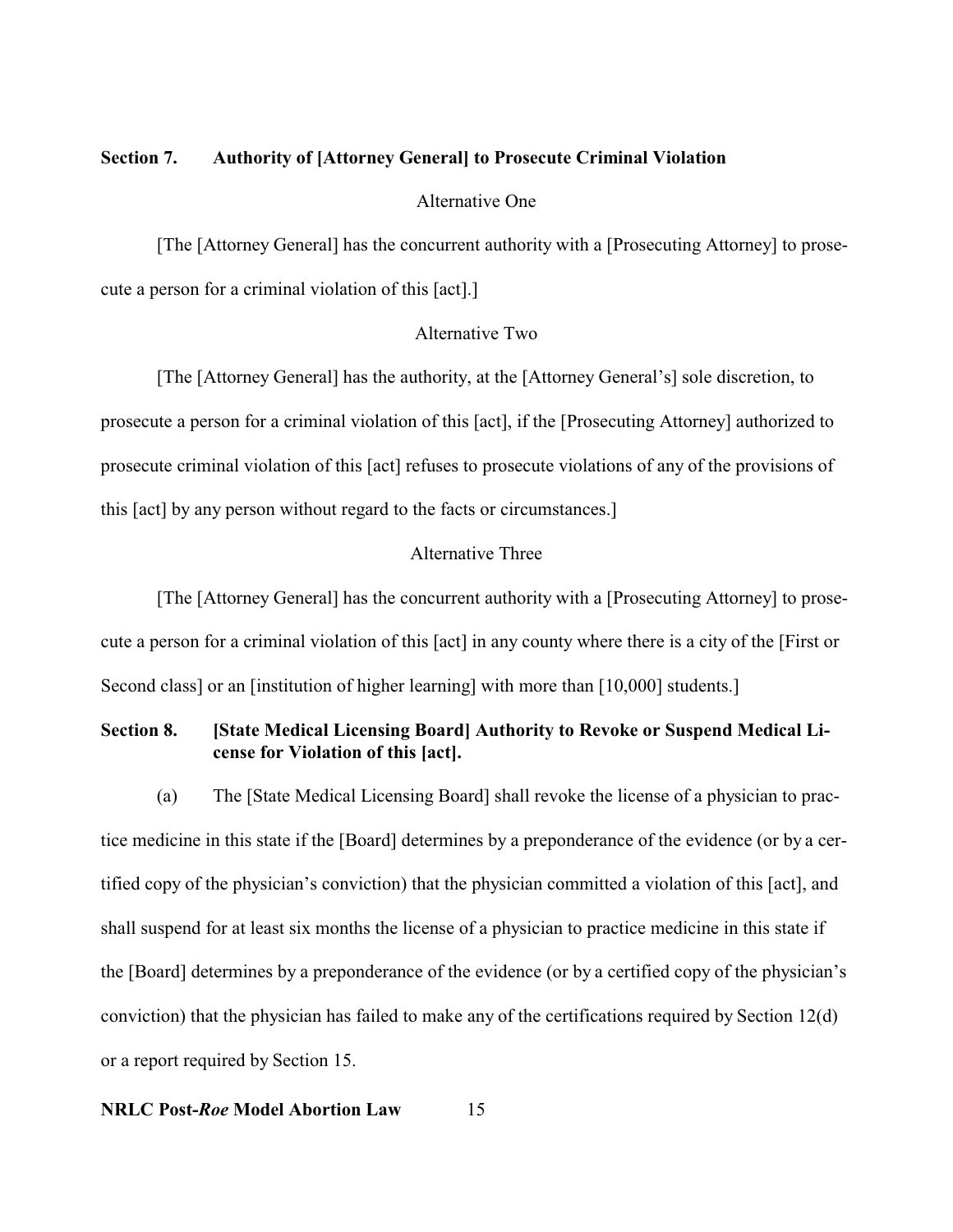(b) It is not a defense in any proceeding to revoke or suspend a physician's license under this Section that the physician was not prosecuted for committing a criminal offense under this [act] or, if prosecuted, was acquitted.

#### **Section 9. Civil Action for Equitable Relief and Damages**

(a) The [Attorney General], a [Prosecuting Attorney], the father of the unborn child, a maternal or paternal grandparent of the unborn child, and a parent or guardian of a pregnant minor may bring an action against a person for violating, for attempting to violate, or for threatening to violate, this [act].

(b) If the person who brings a civil action under this Section prevails in the civil action by proving, by a preponderance of the evidence, that a person has violated, has attempted to violate, or is threatening to violate, this [act], the court shall award:

(1) injunctive relief sufficient to prevent a person from violating, or to remedy a violation of, this [act];

(2) compensatory damages if the person bringing the action has suffered injury or harm from the person's conduct, including, but not limited to, loss of parental care, custody and companionship of the child and emotional distress;

(3) punitive damages, payable to a not-for-profit organization of the choice of the person bringing the action, that provides services to pregnant women; and

(4) court costs and reasonable attorney fees.

### **Section 10. Action for Wrongful Death of an Unborn Child**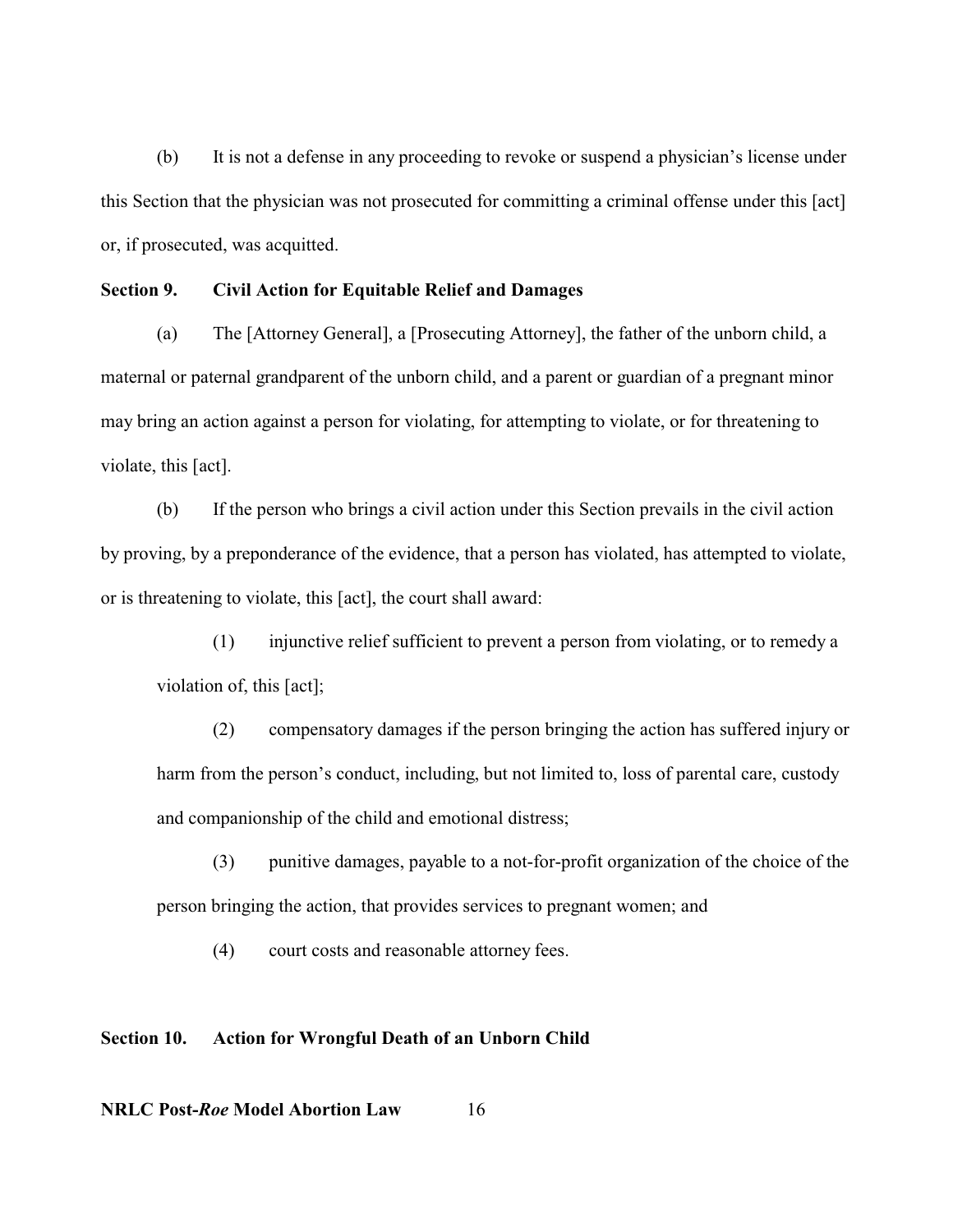(a) A woman who obtained an illegal abortion may bring an action for wrongful death of her unborn child against the person who caused the illegal abortion, if the illegal abortion was a proximate cause of the death of her unborn child.

(b) An action for wrongful death of an unborn child is subject to the same defenses and requirements of proof, except any requirement of a live birth, as would apply to an action for wrongful death of a child who had been born alive in this state.

(c) In an action for wrongful death of an unborn child, the person who brings the action may recover:

(1) compensatory damages if the person bringing the action has suffered injury or harm from the person's conduct, including, but not limited to, loss of parental care, custody and companionship of the child and emotional distress;

(2) punitive damages, payable to a not-for-profit organization of the choice of the person bringing the action, that provides services to pregnant women; and

(3) court costs and reasonable attorney fees.

(d) An action for wrongful death of an unborn child may be brought against the person who caused an illegal abortion, if the illegal abortion was the proximate cause of the death of the unborn child and if an action for wrongful death of an unborn child has not been brought by the pregnant woman, by:

(1) the father of the unborn child;

(2) a parent or guardian of a pregnant minor who obtained an illegal abortion;

and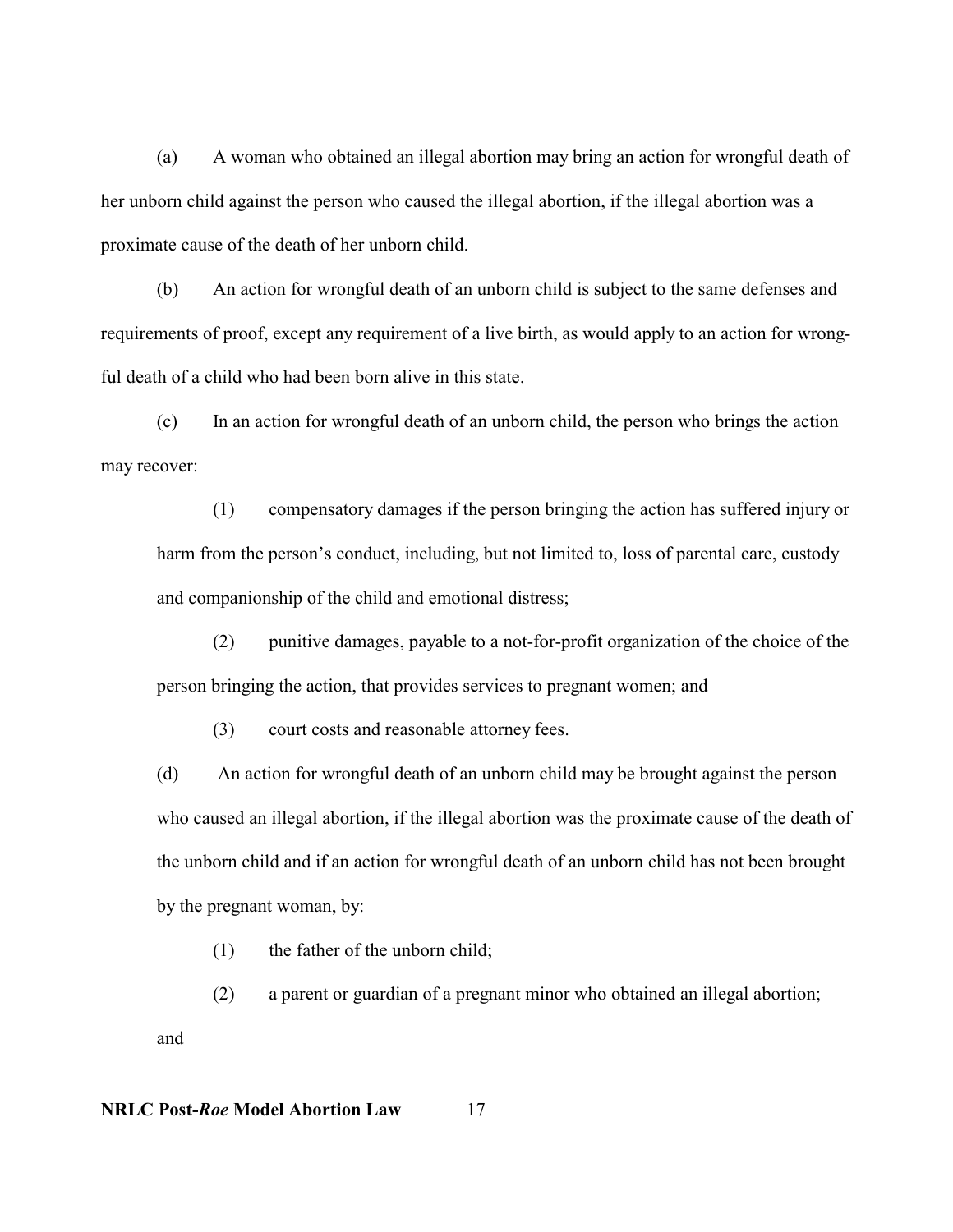(3) the estate of the pregnant woman, if the pregnant woman died as a result of an illegal abortion.

# **Section 11. Criminal Penalties and Civil Remedies Against Persons Associated with Entities Engaging in Illegal Abortion Activity.**

- (a) As used in this Section:
	- (1) "Illegal abortion activity" means an activity that a person knowingly or intentionally:
		- (A) causes an illegal abortion in violation of Section 3;
		- (B) [conspires] to cause an illegal abortion in violation of Section 4;
		- $(C)$  [aids or abets] an illegal abortion in violation of Section 4;
		- (D) engages in trafficking in an abortifacient in violation of Section 5; or
		- (E) engages in illegal abortion trafficking of a minor in violation of Sec-

tion 6.

- (2) "Pattern of illegal abortion activity" means that an individual, an entity, or an entity acting through its agents or others that the entity acted in concert with, engaged in at least two (2) incidents of illegal abortion activity that occurred after [the effective date of this [act]].
	- (3) "Whistle blower" means an employee who brings wrongdoing by an employer or by other employees to the attention of a person authorized to bring an action for a violation of this [act]..
- (b) A person who:

(1) knowingly or intentionally receives any proceeds directly or indirectly derived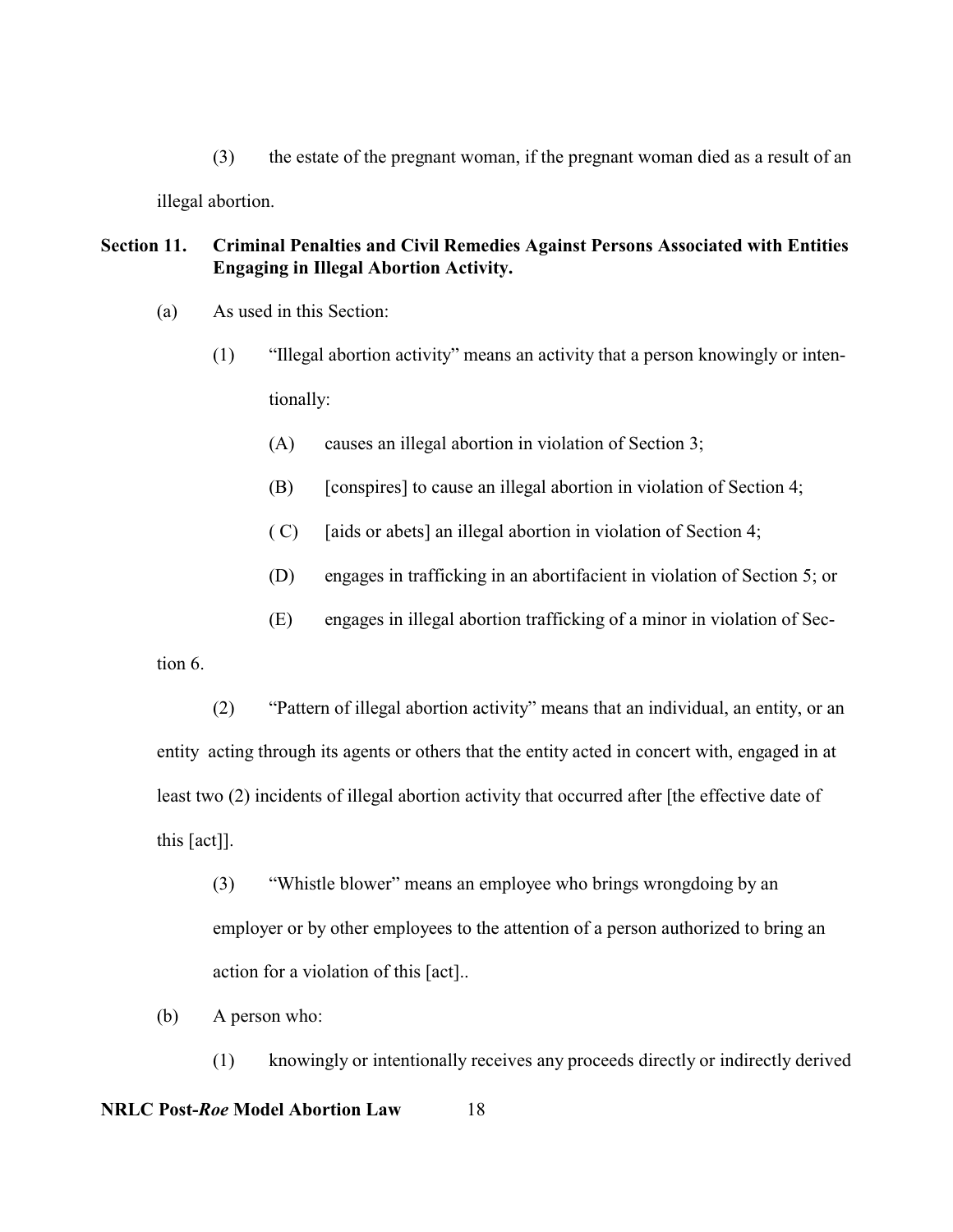from a pattern of illegal abortion activity;

(2) knowingly or intentionally uses or invests any proceeds directly or indirectly derived from a pattern of illegal abortion activity to acquire an interest in property of, or to establish or to operate, an entity engaged in a pattern of illegal abortion activity;

(3) through a pattern of illegal abortion activity, knowingly or intentionally acquires or maintains, either directly or indirectly, an interest in or control of an entity, or the property of an entity, engaged in a pattern of illegal abortion activity;

(4) is employed by or associated with an entity known by the person to engage in a pattern of illegal abortion activity; or

(5) knowingly or intentionally conducts or otherwise participates in the activities of an entity engaged in a pattern of illegal abortion activity;

commits illegal abortion business activity, a [Level 5 Felony].

(c) The [Attorney General] or a [Prosecuting Attorney] may bring an action to prevent, restrain, or remedy a violation of Section 11(b) by seeking appropriate orders, including, but not limited to:

(1) ordering a person to be divested of any proceeds directly or indirectly derived from a pattern of illegal abortion business activity and of an interest, direct or indirect, in any entity engaged in a pattern of illegal abortion business activity;

(2) imposing reasonable restrictions on the future activities or investments of a person, including, but not limited to, prohibiting a person from engaging in illegal abortion business activity; and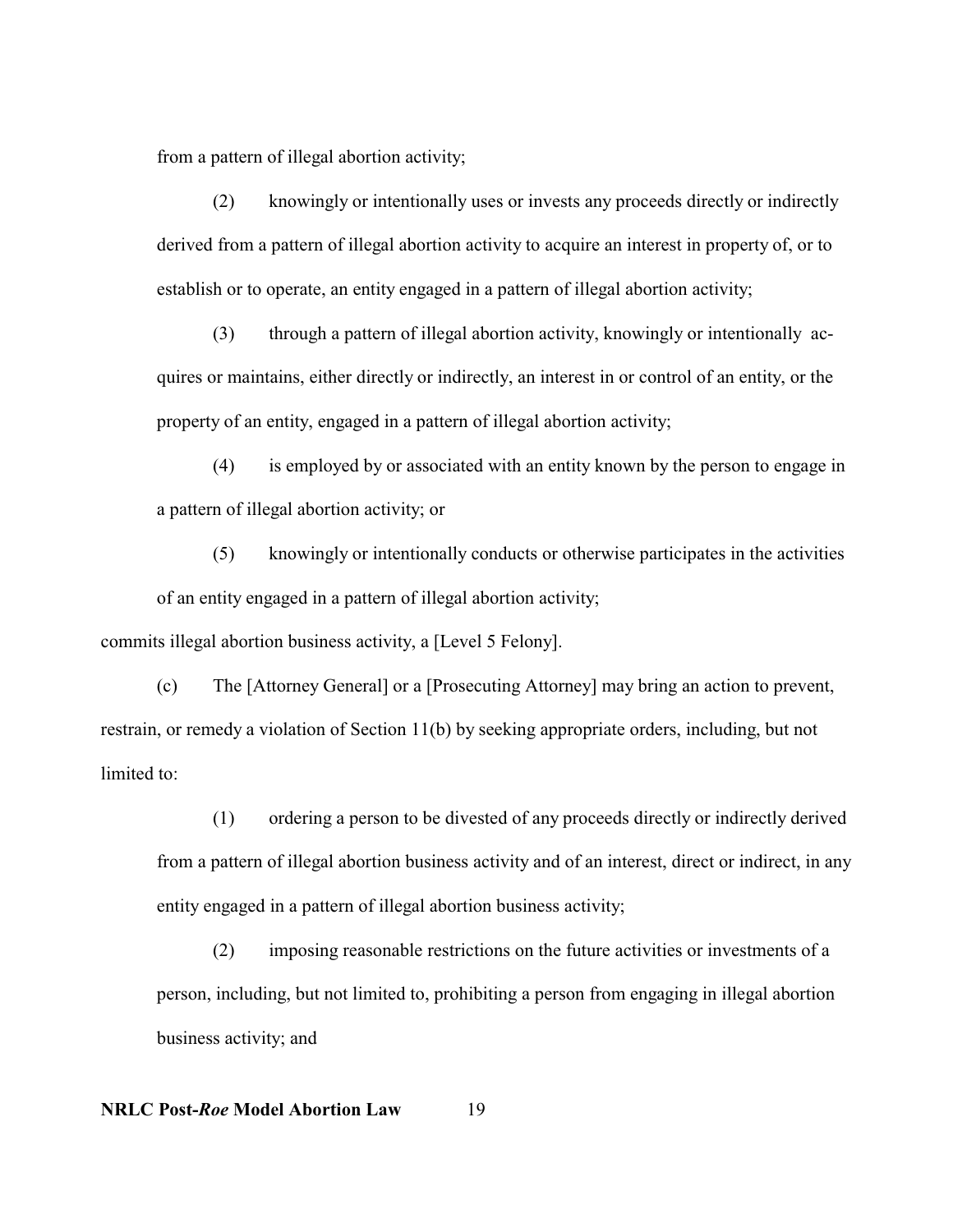(3) ordering the dissolution or reorganization of an entity engaged in a pattern of illegal abortion business activity, making provision for the rights of innocent persons.

(d) A person may not take any action to impede a whistle blower from communicating with a [Prosecuting Attorney], the [Attorney General], or any other person authorized to bring an action for a violation of this [act], about a possible violation of this [act], including by:

> (1) enforcing, or threatening to enforce, a confidentiality agreement or a predispute arbitration agreement with respect to such communications; or

(2) discharging, demoting, suspending, threatening, harassing, directly or indirectly, or in any other manner discriminating against a whistle blower in the terms and conditions of employment.

A person who knowingly or intentionally violates this subsection commits whistle blower tampering, a [Level 5 Felony].

#### **Section 12. Protections for a Pregnant Woman**

(a) It is an affirmative defense to any violation of this [act] if a person proves, by a preponderance of the evidence, each of the following:

(1) the abortion was performed by a physician;

(2) the physician obtained in person the informed consent of the pregnant

woman, and, if the pregnant woman is a minor, the consent of a parent or guardian of the pregnant minor; however, the consent is not valid if the pregnant woman is coerced into having an abortion;

(3) the physician determined, based on reasonable medical judgment, that the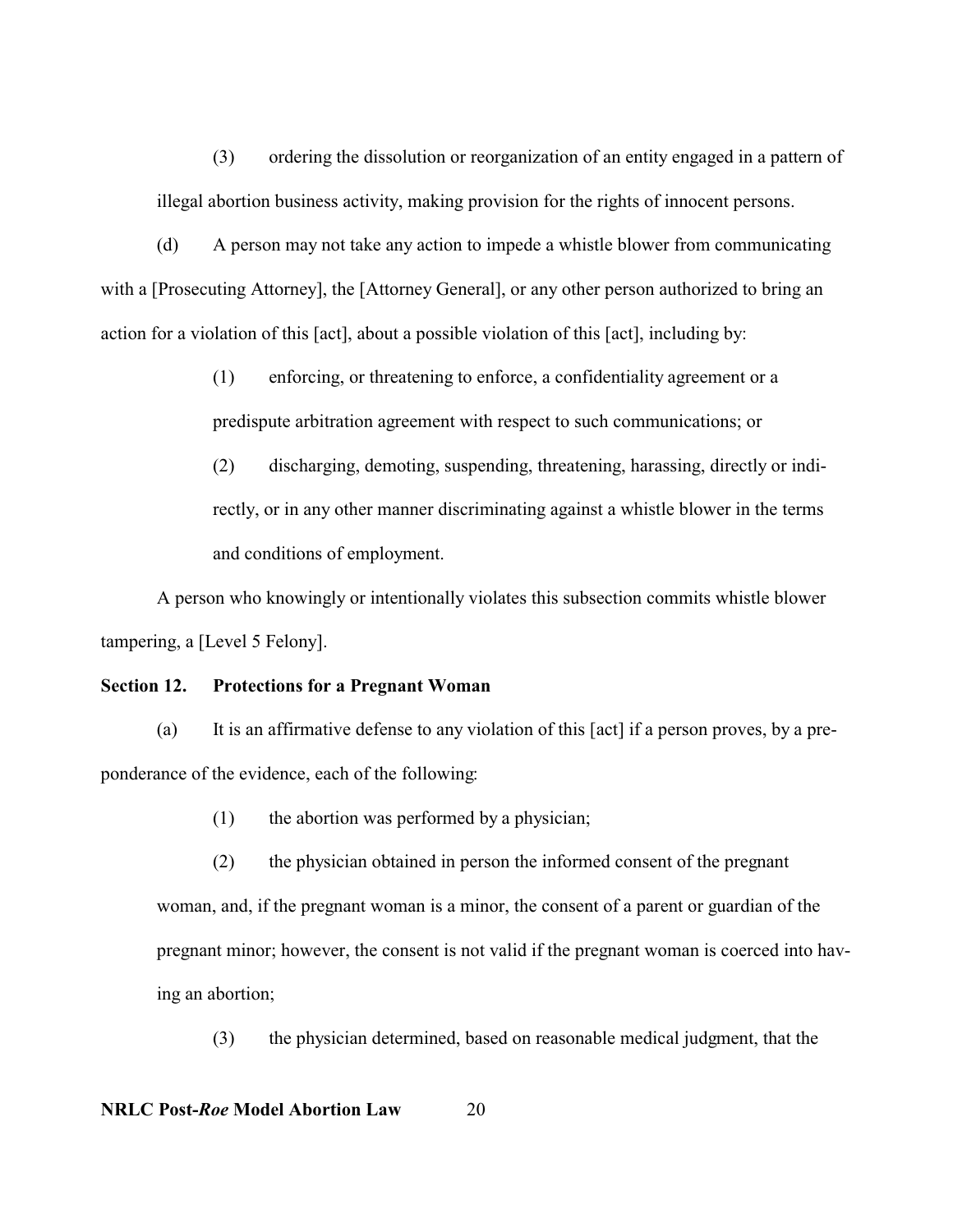abortion was necessary to prevent the death of the pregnant woman. An abortion is not permitted under this paragraph if performed on the basis of a claim or a diagnosis that the pregnant woman will engage in conduct that would result in her death;

(4) the physician, based on reasonable medical judgment, performed the abortion in the manner that provided the best opportunity for the unborn child to survive, unless the physician determined that termination of the pregnancy in that manner poses a greater risk of the death of the pregnant woman or of the substantial and irreversible physical impairment of a major bodily function, not including psychological or emotional conditions, of the pregnant woman than would other available methods. A greater risk under this paragraph does not exist, if based on a claim or diagnosis that the pregnant woman will engage in conduct that would result in her death;

(5) the abortion was performed in a hospital or other health care facility, that has appropriate neonatal services for premature infants; and

(6) the physician who performed the abortion had arranged for the attendance, in the same room in which the abortion was to be performed, of another physician who was to take control of, provide immediate medical care for, and take all steps reasonably necessary to preserve the life and health of the unborn child immediately upon the child's expulsion or extraction from the pregnant woman.

(b) A physician who performs an abortion that is permitted under this subsection need not comply with:

(1) subsection  $12(a)(5)$  and (6), if the post-fertilization age of the unborn child at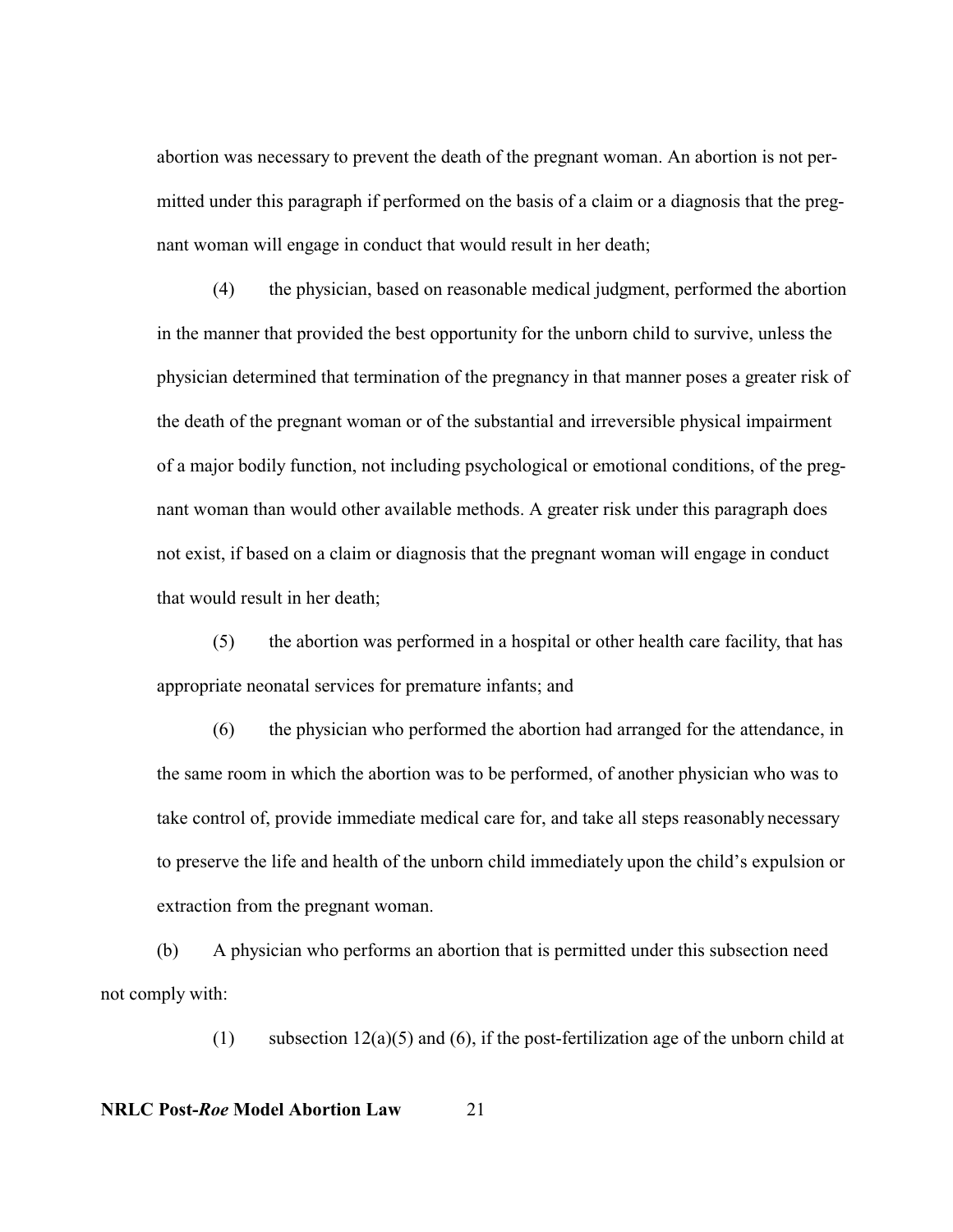the time the abortion was performed was less than twenty (20) weeks;

(2) subsection  $12(a)(5)$ , if a medical emergency prevents compliance with subsection  $12(a)(5)$ ; or

(3) subsection  $12(a)(6)$ , if a medical emergency prevents compliance with subsection  $12(a)(6)$ .

 $(c)$  A physician who performs an abortion that is allowed under Section 12(a) on a pregnant minor shall notify a parent or the guardian of the pregnant minor within twenty-four (24) hours of the abortion and shall so certify in the pregnant minor's medical record.

(d) A physician who performs an abortion that is allowed under subsection 12(a) shall certify in writing in the pregnant woman's medical record the facts on the basis of which the physician made the determinations required by subsection  $12(a)(3)$  and  $(4)$ , and, if applicable, the facts on the basis of which the physician made the determinations required by subsections  $12(a)(5)$  and (6) and (b). A physician who fails to make a certification required by this subsection commits a [Class A misdemeanor].

(e) A person who knowingly or intentionally coerces a pregnant woman to have an abortion commits a [Level 6 Felony].

(f) This [act] may not be construed to subject a pregnant woman to a criminal penalty or civil liability for any violation of this [act].

### **Section 13. Limitations on Actions Under this [act]**

(a) In a civil action, a court may not award compensatory or punitive damages if a person demonstrates that the person paid, or has been ordered to pay, compensatory or punitive dam-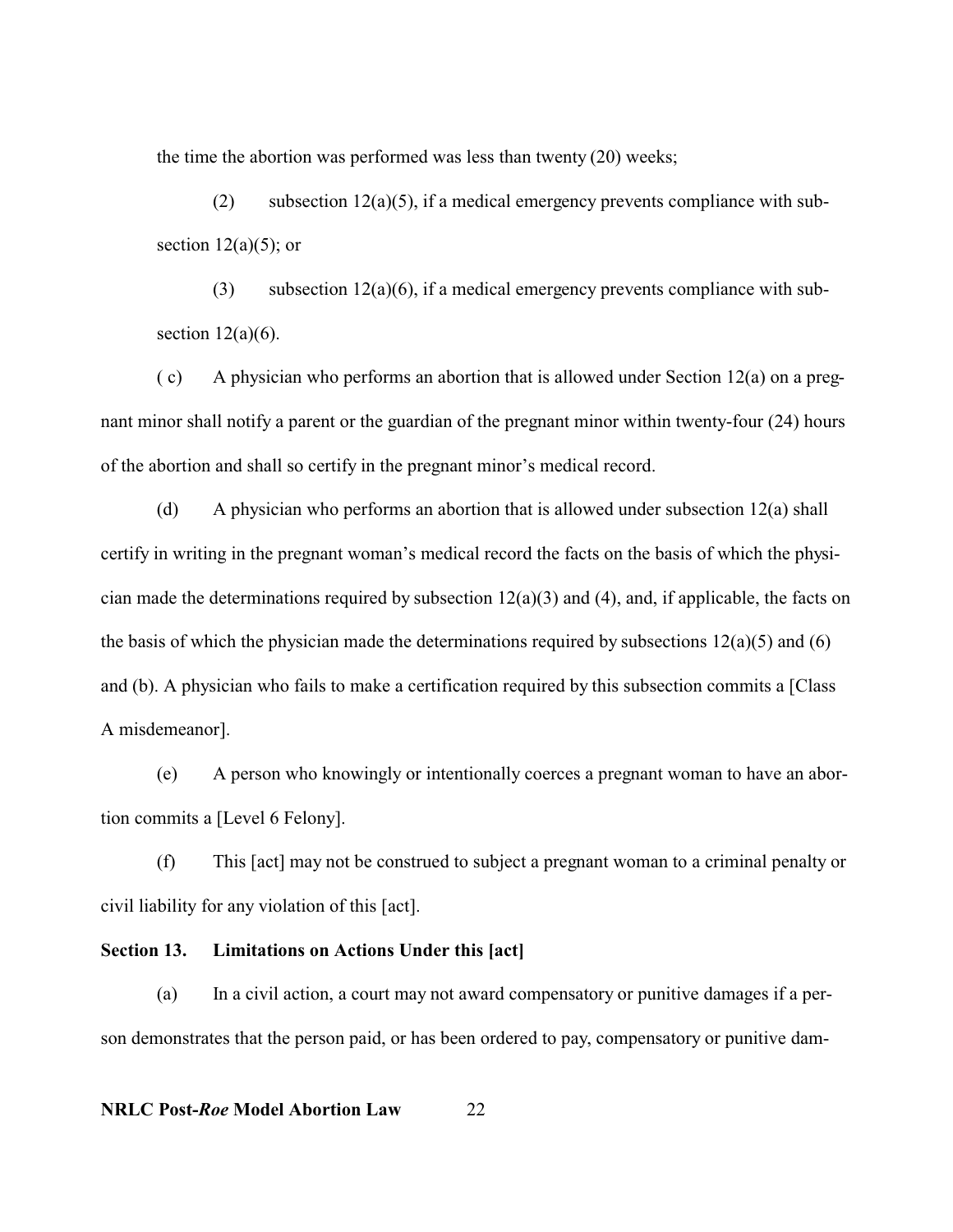ages, respectively, in a previous civil action for that particular violation of this [act].

(b) Notwithstanding any other law, a damage award may not be:

(1) paid for, or reimbursed, by an insurance policy, except to the extent that the person against whom the damage award is assessed has insufficient personal assets to pay the total damage award; and

(2) subject to any limitations provided in [state law limiting medical malpractice awards].

(c) Notwithstanding any other law, a civil action may not be brought by a person who, through an act of rape, sexual assault, incest or criminal conduct, impregnated the pregnant woman seeking an illegal abortion.

(d) Notwithstanding any other law, the following are not defenses to an action brought under this [act]:

(1) that the pregnant woman or, if the pregnant woman is minor, a parent or guardian, consented to an illegal abortion.

(2) ignorance or mistake of law;

(3) a person's belief that any provision of this [act] is or was unconstitutional;

(4) a person's reliance on a state or federal court decision that is not binding on the court in which the action has been brought;

(5) non-mutual issue preclusion or non-mutual claim preclusion;

- (6) contributory or comparative negligence;
- (7) assumption of risk; or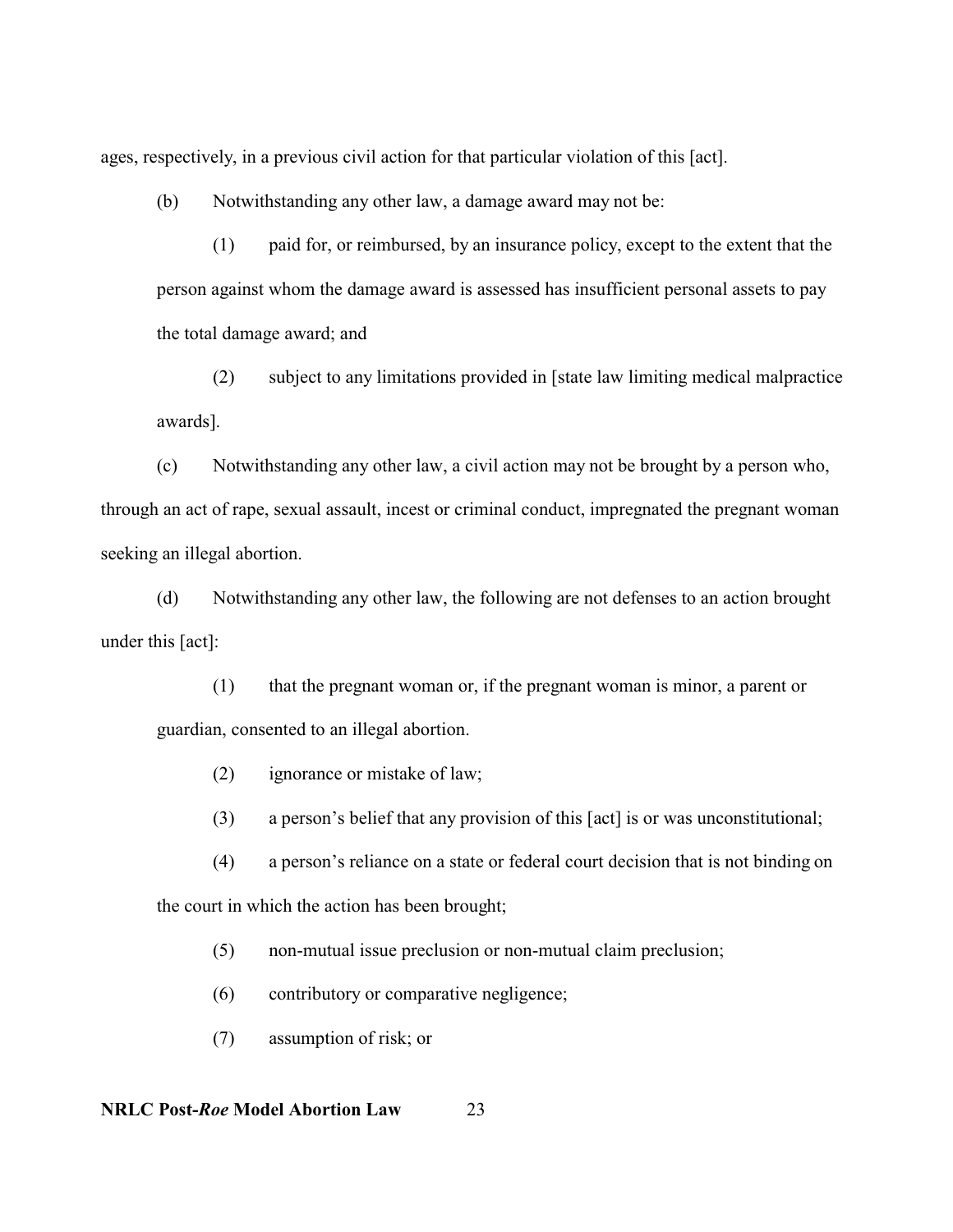(8) a claim that an action under the [act] will violate a constitutional right of a third party.

(f) Notwithstanding any other law, a court may:

(1) not award attorney fees or costs to a person subject to an action under this [act], unless the action is frivolous, without foundation, or brought in bad faith or for the sole reason for delay;

(2) not award attorney fees or costs to a person who prevails in challenging the constitutionality of this [act] under state law, unless the defense of this [act] is frivolous, without foundation, or brought in bad faith or for the sole reason for delay; and

(3) award attorney fees or costs to a person who prevails in defending the constitutionality of this [act] under state law, even though the challenge to the constitutionality of this [act] was not frivolous, without foundation, or brought in bad faith or for the sole reason for delay.

(g) This [act] may not be construed to impose liability on speech or conduct protected by the First Amendment of the United States Constitution or by [this state's constitution provision on free speech].

(h) Notwithstanding any other law, a person may bring an action not later than six years after the date the action accrues.

### **Section 14. Miscellaneous Provision**

(a) [Telehealth] under [state statute authorizing telehealth] may not be used to cause an abortion, or to prescribe, sell, or distribute an abortifacient. A person who violates this subsection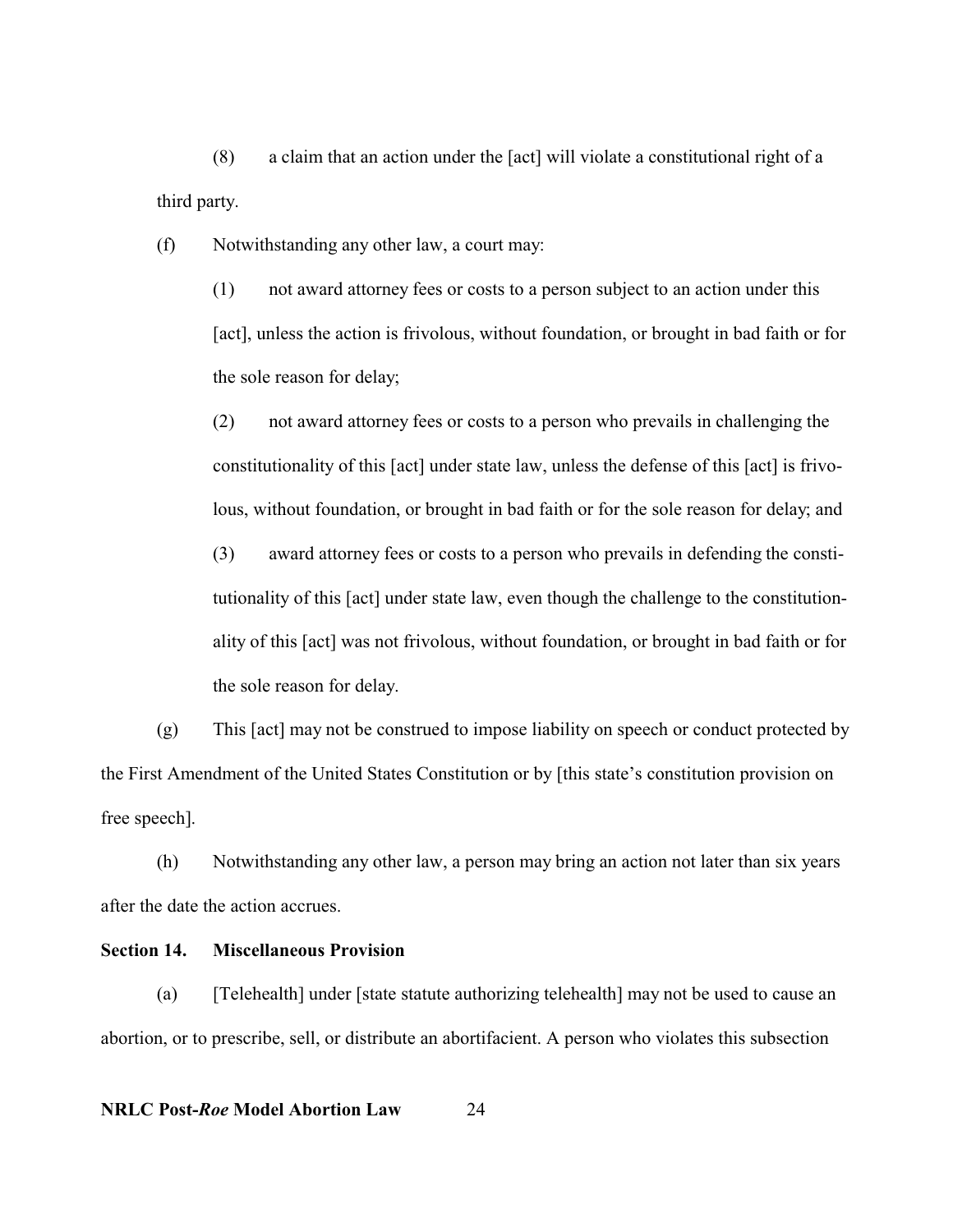commits a [Level 3 Felony].

(b) Notwithstanding any other law, the courts of this state have personal jurisdiction over a person in an action to the maximum extent permitted by the Fourteenth Amendment to the United States Constitution.

( c) In any action brought to challenge the constitutionality of this [act] under state law or the constitutionality or legality of this [act] under federal law:

> (1) the [Attorney General] has the sole authority to defend any state or local public officials or governmental body that are the subject of such suit; and

(2) the [Attorney General] may retain private attorneys for the defense of such suits and the payment for the attorney fees and costs of such retained private attorneys must be paid out of [the state fund for claims].

### **Section 15. Reporting Requirements to [state board of health]**

(a) Every physician who performs an abortion permitted under Section 12(a) shall report the abortion on a form prepared by the [applicable state agency]. For each abortion performed, the report shall include, among other things as determined by the [applicable state agency], the following:

- (1) the full name and address of the physician;
- (2) the date and location, including the facility name and city or town, of the abortion;
	- (3) the pregnant woman's:
		- (A) county and state of residence;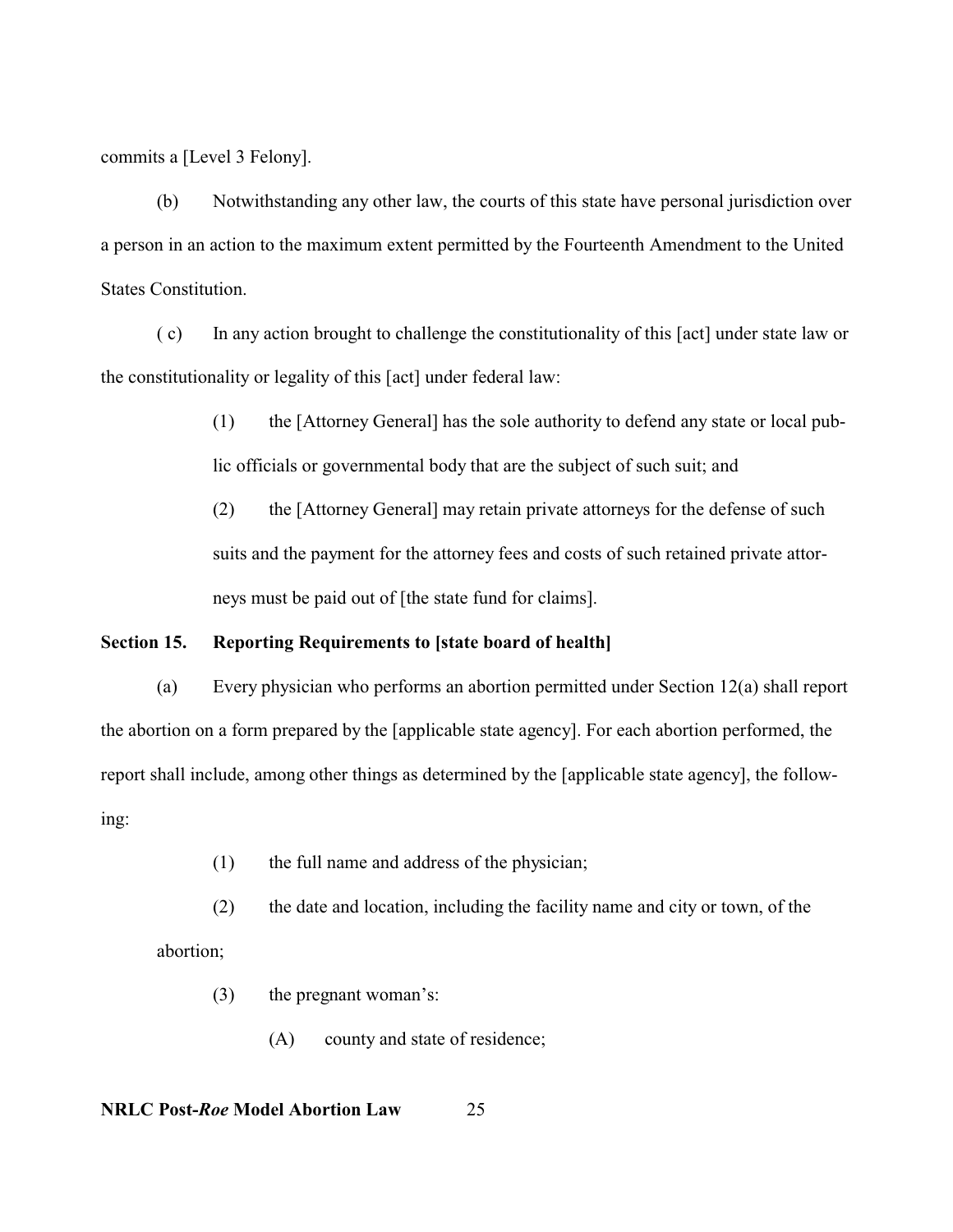- (B) marital status;
- (C) age; and
- (D) obstetrical history, including dates of other abortions;

(4) a certification that the physician obtained in person the informed consent of the pregnant woman, and, if the pregnant woman is a minor, the consent of a parent or guardian of the pregnant minor;

- (5) the following information concerning the abortion:
	- (A) the post-fertilization age of the unborn child (in weeks) and the method used for the determination;
	- (B) the gender of the fetus, if detectable;
	- (C) the medical indication by diagnosis code for the unborn child and the pregnant woman;
	- (D) the method of the abortion;
	- (E) if the method of the abortion is by administration of an abortifacient, the precise drugs provided, prescribed, administered, or dispensed, and the means of delivery of the drugs to the pregnant woman;
	- (F) the results of pathological examinations if performed;
	- (G) whether the unborn child was delivered alive, and if so, how long the unborn child lived outside the pregnant woman; and
	- (H) whether the pregnant woman survived the abortion, and if so, for how long;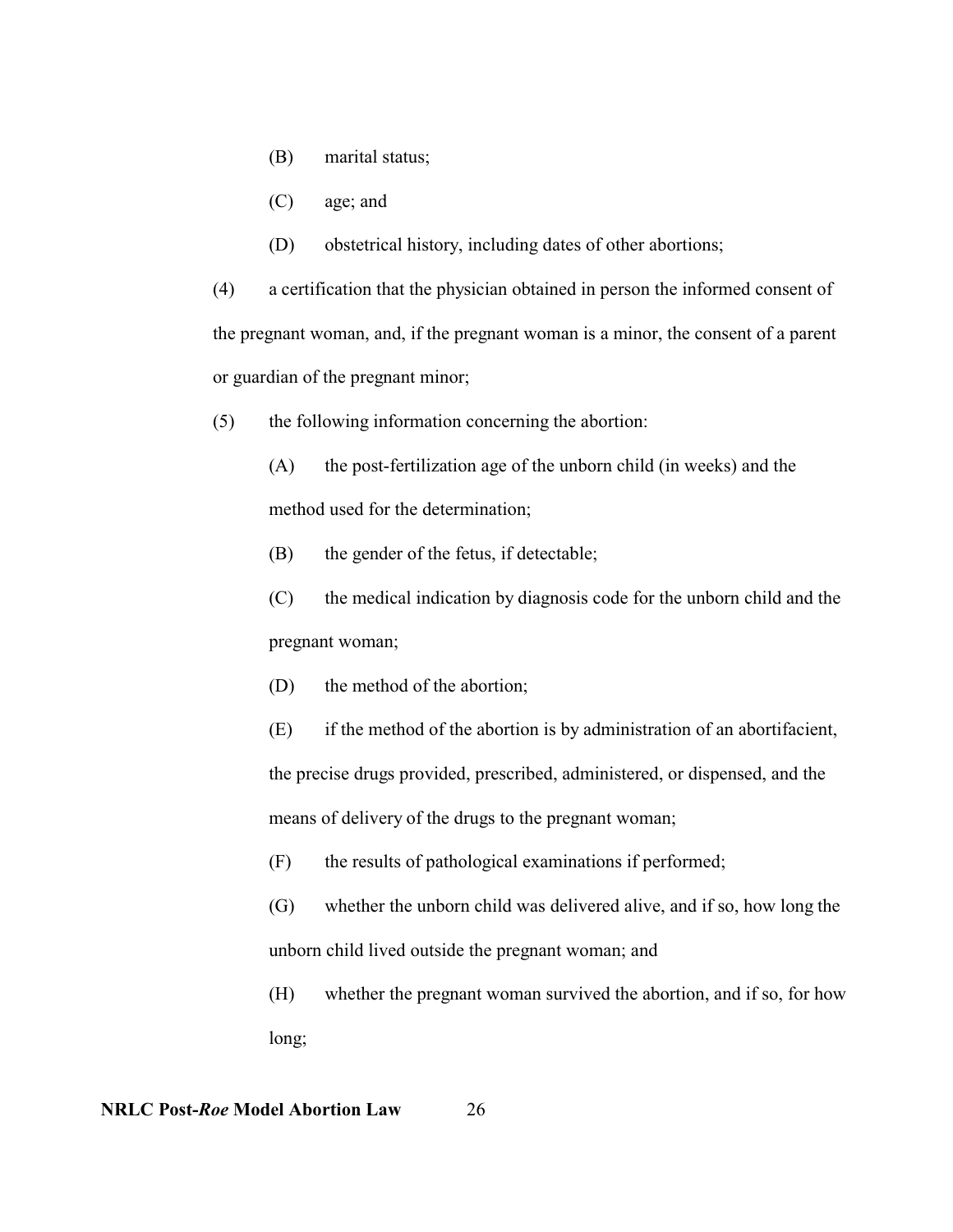(6) a certification of the facts on the basis of which the physician made a determination that:

(A) the informed consent of the pregnant woman had been obtained, and, if the pregnant woman is a minor, the consent of a parent or guardian of the pregnant minor, to the abortion and that the consent of the pregnant woman was not coerced;;

(B) a parent or the guardian of the pregnant minor upon whom an abortion had been perform were notified within twenty-four (24) hours of the abortion;

(C) the abortion was necessary to prevent the death of the pregnant woman;

(D) the abortion was performed in the manner which provided the best opportunity for the unborn child to survive, unless the physician determined that termination of the pregnancy in that manner poses a greater risk of the death of the pregnant woman or of the substantial and irreversible physical impairment of a major bodily function, not including psychological or emotional conditions, of the pregnant woman than would other available methods;

(E) the abortion was performed in a hospital or other health care facility, that has appropriate neonatal services for premature infants;

(F) the physician had arranged for the attendance, in the same room in which the abortion was to be performed, of another physician, including the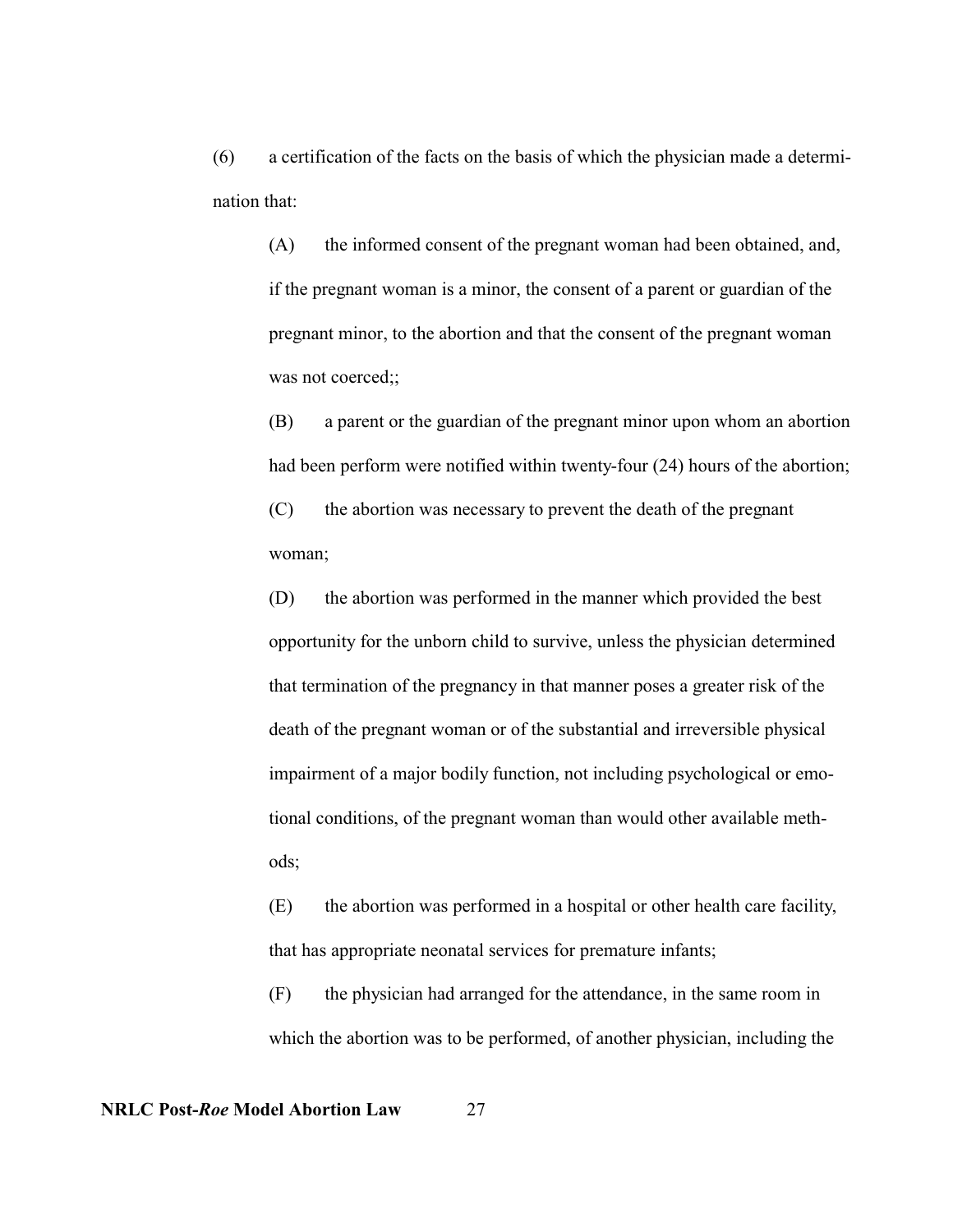name of the second physician, who was to take control of, provide immediate medical care for, and take all steps reasonably necessary to preserve the life and health of the unborn child immediately upon the child's expulsion or extraction from the pregnant woman; and

(G) a medical emergency prevents compliance with subsections  $15(a)(6)(E)$  or  $(F)$ .

(b) The physician shall complete the form provided for in subsection 15(a) and shall transmit the completed form to the [applicable state agency], in the manner specified on the form, no later than thirty (30) days after the date of each abortion. However, if pregnant woman is a minor, the physician shall transmit the form to the [applicable state agency] and separately to the [state child protection agency] not later than (3) days after the abortion is performed.

(c) The dates supplied on a form under this Section may not be redacted for any reason before the form is transmitted as provided in this Section.

(d) Each failure to complete or timely transmit a form, as required under this Section, for each abortion is a [Class B misdemeanor].

(e) Not later than June 30 of each year, the [applicable state agency] shall compile a public report providing the following:

> (1) statistics for the previous calendar year from the information submitted under this Section; and

(2) statistics for previous calendar years compiled by the [applicable state agency] under this subsection, with updated information for the calendar year that